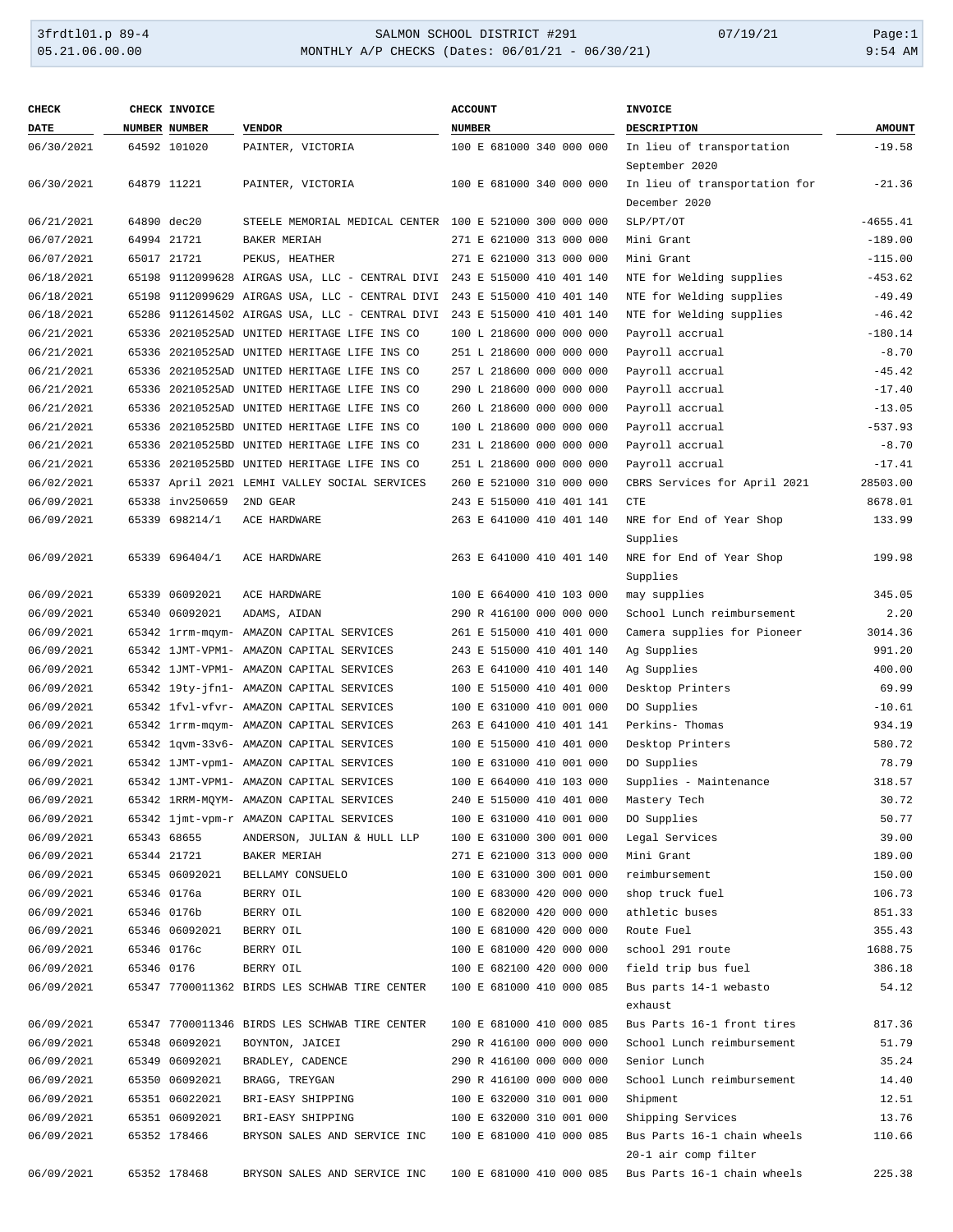# 3frdtl01.p 89-4 <br>
354 AMON SCHOOL DISTRICT #291 07/19/21 Page:2<br>
354 AM
05.21.06.00.00 MONTHLY A/P CHECKS (Dates: 06/01/21 - 06/30/21) MONTHLY A/P CHECKS (Dates: 06/01/21 - 06/30/21)

| <b>CHECK</b> | <b>CHECK INVOICE</b>      |                                              | <b>ACCOUNT</b>           | INVOICE                        |               |
|--------------|---------------------------|----------------------------------------------|--------------------------|--------------------------------|---------------|
| <b>DATE</b>  | NUMBER NUMBER             | <b>VENDOR</b>                                | <b>NUMBER</b>            | DESCRIPTION                    | <b>AMOUNT</b> |
|              |                           |                                              |                          | 20-1 air comp filter           |               |
| 06/09/2021   | 65353 02305               | BYU IDAHO                                    | 100 E 531000 310 401 156 | BYU Invite fees                | 20.00         |
| 06/21/2021   | 65353 02305               | BYU IDAHO                                    | 100 E 531000 310 401 156 | BYU Invite fees                | $-20.00$      |
| 06/09/2021   | 65355 735131              | CARQUEST                                     | 100 E 681000 410 000 085 | Bus parts for March 2021       | 14.59         |
|              |                           |                                              |                          | headlights, connectors,        |               |
|              |                           |                                              |                          | filters , oil for bus 20-1     |               |
| 06/09/2021   | 65355 6551-74055 CAROUEST |                                              | 100 E 681000 410 000 100 | Shop tools safety glasses      | 16.56         |
|              |                           |                                              |                          |                                |               |
| 06/09/2021   | 65355 6551-74055 CARQUEST |                                              | 100 E 681000 410 000 085 | Bus Parts for May 2021 bus     | 761.22        |
|              |                           |                                              |                          | batteries, headlights,         |               |
|              |                           |                                              |                          | bearings. cleaning stuff, hose |               |
|              |                           |                                              |                          | and elect stuff                |               |
| 06/09/2021   | 65355 6551-73513 CARQUEST |                                              | 100 E 681000 410 000 100 | Shop tools for buses driver    | 14.59         |
|              |                           |                                              |                          | repair kits took double        |               |
|              |                           |                                              |                          | credit                         |               |
| 06/09/2021   | 65356 06032021            | CITY OF SALMON                               | 220 E 661000 332 000 000 | Water                          | 1335.61       |
| 06/09/2021   | 65357 rcda63f81           | COEUR D' ALENE CASIO RESORT                  | 100 E 531000 380 401 000 | Hotel Rooms                    | 761.84        |
| 06/09/2021   | 65358 06092021a           | CUSTER TELEPHONE BROADBAND SVC               | 273 E 512000 300 000 000 | Blanket PO for ASP             | 1466.05       |
| 06/09/2021   | 65358 06092021            | CUSTER TELEPHONE BROADBAND SVC               | 273 E 512000 300 000 000 | Blanket PO for ASP             | 34.95         |
| 06/09/2021   | 65359 06092021            | DAHLE, EMMA                                  | 290 R 416100 000 000 000 | Senior Lunch                   | 5.30          |
| 06/09/2021   | 65360 06092021            | DISCOUNTS UNLIMITED                          | 263 E 641000 410 401 140 | NTE for Spring Landscaping     | 306.67        |
| 06/09/2021   | 65361 4044102             | GEM STATE PAPER & SUPPLY CO                  | 290 E 710000 450 000 000 | Paper Products                 | 54.27         |
| 06/09/2021   | 65362 06092021            | GROVER, JOSH                                 | 100 E 515000 300 401 000 | BLS/CPR Book                   | 76.95         |
| 06/09/2021   | 65363 06092021            | HIATT, JESSIE                                | 290 R 416100 000 000 000 | School Lunch reimbursement     | 6.70          |
| 06/09/2021   | 65364 06092021            | HUMAN DYNAMICS & DIAGNOSTICS                 | 260 E 521000 310 000 000 | Behavior Intervention Service  | 7775.00       |
|              |                           |                                              |                          | for April 2021                 |               |
| 06/09/2021   | 65365 2021-43             | <b>IASBO</b>                                 | 100 E 651000 313 001 000 | Conference                     | 375.00        |
| 06/09/2021   | 65365 2021-43             | <b>IASBO</b>                                 | 271 E 621000 313 000 000 | Conference                     | 250.00        |
| 06/09/2021   |                           | 65366 06/09/2021 IDAHO POWER CO              | 220 E 661000 330 000 000 | Blanket PO for Power           | 5798.76       |
| 06/09/2021   | 65367 06092021a           | INFANGER, SHARON                             | 233 E 515000 313 000 203 | Room rental Reimbursement      | 150.00        |
| 06/09/2021   | 65367 06072021            | INFANGER, SHARON                             | 249 E 515000 410 401 000 | Reimbursement                  | 117.43        |
| 06/09/2021   | 65367 06092021            | INFANGER, SHARON                             | 249 E 515000 410 401 000 | Reimbursement                  | 49.50         |
| 06/09/2021   | 65367 53121               | INFANGER, SHARON                             | 249 E 515000 300 401 000 | Sharon Infanger Director Pay   | 1425.00       |
| 06/09/2021   | 65367 05242021            | INFANGER, SHARON                             | 249 E 515000 410 401 000 | Reimbursement                  | 276.03        |
| 06/09/2021   | 65368 26529012            | JOSTENS, INC                                 | 100 E 641000 410 491 000 | diploma                        | 22.18         |
| 06/09/2021   | 65369 06092021            | KRIEGER, TORI                                | 290 R 416100 000 000 000 | Senior Lunch                   | 13.25         |
| 06/09/2021   |                           | 65370 306-824380 LA QUINTA INN & SUITES      | 100 E 531000 380 401 000 | Hotel Rooms                    | 2970.00       |
|              |                           |                                              |                          |                                |               |
| 06/09/2021   | 65371 06092021            | LEMHI LUMBER                                 | 100 E 664000 410 401 000 | may supplies                   | 222.16        |
| 06/09/2021   | 65371 L01749              | LEMHI LUMBER                                 | 263 E 641000 410 401 140 | NTE for Ag Mech Proj           | 804.31        |
| 06/09/2021   | 65372 06092021            | LEMHI SANITATION SERVICE INC                 | 100 E 661000 331 000 000 | Blanket PO for Garbage         | 992.45        |
| 06/09/2021   | 65373 06092021            | LEMHI VALLEY SOCIAL SERVICES                 | 260 E 521000 310 000 000 | CBRS Service for May 2021      | 27360.00      |
| 06/09/2021   | 65374 06092021            | LEWIS, RENAE                                 | 100 E 515000 440 401 000 | Reimbursement                  | 296.00        |
| 06/09/2021   | 65375 06092021            | LINGER, JASON                                | 290 R 416100 000 000 000 | Senior Lunch                   | 2.65          |
| 06/09/2021   | 65376 06092021            | MATHEWS, TAYLEE                              | 290 R 416100 000 000 000 | School Lunch                   | 2.15          |
| 06/09/2021   | 65377 06092021            | MCELHANEY, TIERRYN                           | 290 R 416100 000 000 000 | school lunch reimbursement     | 8.80          |
| 06/09/2021   | 65379 140110054           | MEADOW GOLD BOISE DEAN DAIRY                 | 290 E 710000 450 000 000 | Blanket PO for Milk products   | 283.56        |
| 06/09/2021   | 65379 140110137           | MEADOW GOLD BOISE DEAN DAIRY                 | 290 E 710000 450 000 000 | Blanket PO for Milk products   | 176.74        |
| 06/09/2021   | 65379 140109794           | MEADOW GOLD BOISE DEAN DAIRY                 | 290 E 710000 450 000 000 | Blanket PO for Milk products   | 236.04        |
| 06/09/2021   | 65379 140110139           | MEADOW GOLD BOISE DEAN DAIRY                 | 290 E 710000 450 000 000 | Blanket PO for Milk products   | 176.74        |
| 06/09/2021   | 65379 140109796           | MEADOW GOLD BOISE DEAN DAIRY                 | 290 E 710000 450 000 000 | Blanket PO for Milk products   | 314.72        |
| 06/09/2021   |                           | 65379 140110052 MEADOW GOLD BOISE DEAN DAIRY | 290 E 710000 450 000 000 | Blanket PO for Milk products   | 109.84        |
| 06/09/2021   |                           | 65379 140109931 MEADOW GOLD BOISE DEAN DAIRY | 290 E 710000 450 000 000 | Blanket PO for Milk products   | 299.40        |
| 06/09/2021   |                           | 65379 140109929 MEADOW GOLD BOISE DEAN DAIRY | 290 E 710000 450 000 000 | Blanket PO for Milk products   | 189.04        |
| 06/09/2021   | 65380 06092021            | MONROE, BROOKE                               | 100 E 682000 380 000 000 | Per diem for Brooke Monroe     | 99.00         |
|              |                           |                                              |                          | State Track to Boise June      |               |
|              |                           |                                              |                          | 20th 21 and 22nd               |               |
| 06/09/2021   | 65381 f27294              | MURDOCH'S RANCH & HOME SUPPLY                | 243 E 515000 410 401 143 | NTE for Chicken Feed           | 67.96         |
|              |                           |                                              |                          |                                |               |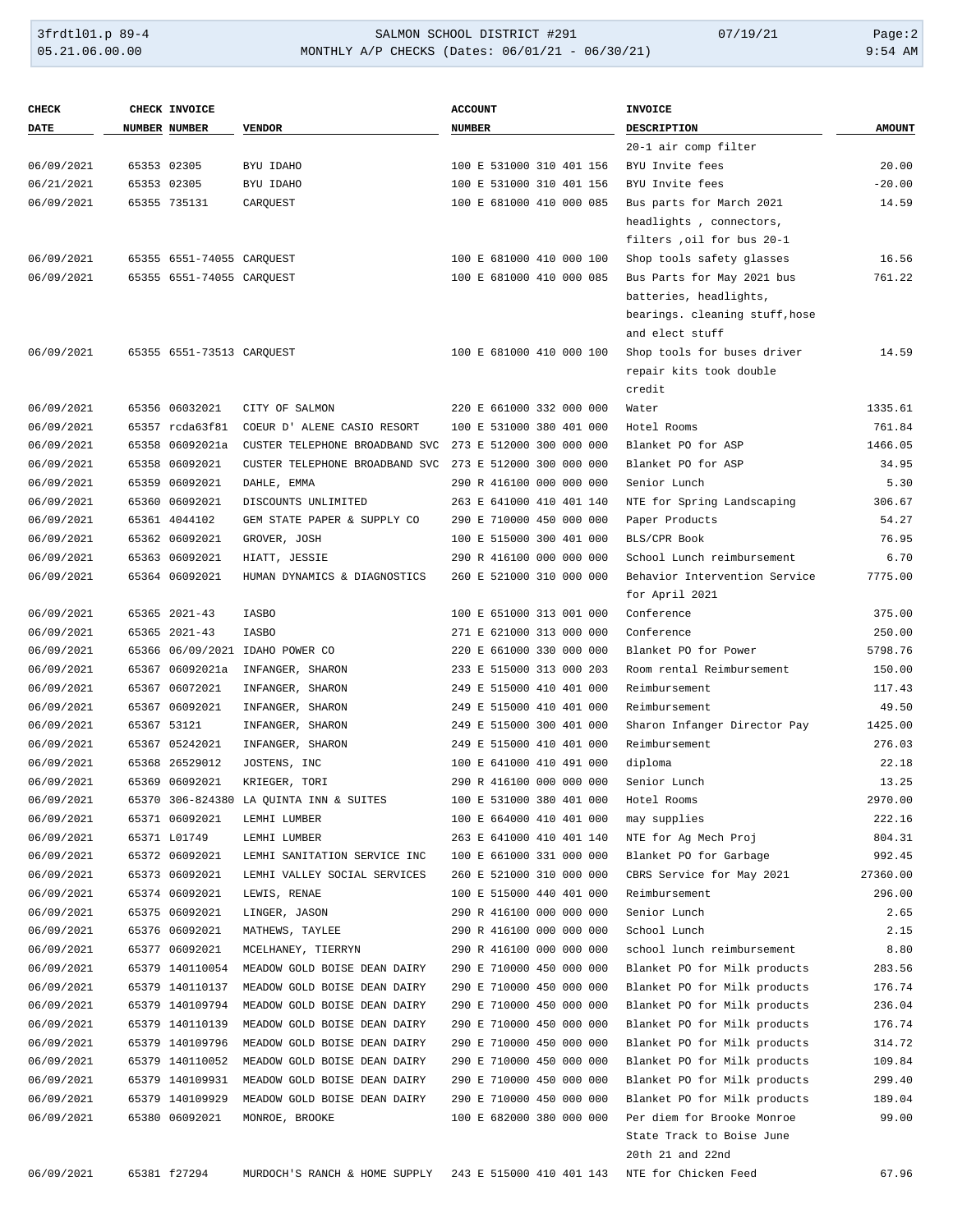## 3frdtl01.p 89-4 <br>
354 MONTHLY A/P CHECKS (Dates: 06/01/21 - 06/30/21) 07/19/21 Page:3<br>
9:54 AM MONTHLY A/P CHECKS (Dates: 06/01/21 - 06/30/21)

| <b>CHECK</b> | <b>CHECK INVOICE</b> |                                        | <b>ACCOUNT</b>           | <b>INVOICE</b>                |               |
|--------------|----------------------|----------------------------------------|--------------------------|-------------------------------|---------------|
| <b>DATE</b>  | NUMBER NUMBER        | <b>VENDOR</b>                          | <b>NUMBER</b>            | DESCRIPTION                   | <b>AMOUNT</b> |
| 06/09/2021   | 65381 f16944         | MURDOCH'S RANCH & HOME SUPPLY          | 243 E 515000 410 401 143 | NTE for Chicken Feed          | 13.99         |
| 06/09/2021   | 65381 f16135         | MURDOCH'S RANCH & HOME SUPPLY          | 243 E 515000 410 401 143 | NTE for Chicken Feed          | 67.96         |
| 06/09/2021   | 65381 F05370/a       | MURDOCH'S RANCH & HOME SUPPLY          | 243 E 515000 410 401 140 | Potting Soil                  | 827.54        |
| 06/09/2021   | 65381 f27292         | MURDOCH'S RANCH & HOME SUPPLY          | 243 E 515000 410 401 143 | NTE for Chicken Feed          | 38.98         |
| 06/09/2021   | 65382 00758263a      | MUSIC IN MOTION                        | 100 E 532000 410 103 120 | Pioneer Music Supplies        | 90.02         |
|              |                      |                                        |                          | shipping missed on the first  |               |
|              |                      |                                        |                          | payment                       |               |
| 06/09/2021   | 65383 03022021       | NETOP                                  | 243 E 515000 410 401 141 | CTE                           | 206.00        |
| 06/09/2021   | 65384 32036712       | NORCO                                  | 100 E 521000 410 103 000 | Activity Chair                | 3752.00       |
| 06/09/2021   | 65385 06092021       | PACE, AMBER                            | 249 E 515000 410 401 000 | reim light refreshment        | 94.63         |
| 06/09/2021   | 65385 05312021       | PACE, AMBER                            | 249 E 515000 300 401 000 | Amber time sheet              | 2630.00       |
|              |                      |                                        |                          | co-coordinator                |               |
| 06/09/2021   | 65386 06092021       | PAINTER, VICTORIA                      | 100 E 681000 340 000 000 | In lieu of transportation May | 26.70         |
|              |                      |                                        |                          | 2021                          |               |
| 06/09/2021   | 65387 21721          | PEKUS, HEATHER                         | 271 E 621000 313 000 000 | Mini Grant                    | 115.00        |
| 06/09/2021   | 65388 573458         | PETERBILT                              | 100 E 681000 410 000 085 | Bus parts 12-1 head lights    | 72.34         |
| 06/09/2021   | 65388 111584         | PETERBILT                              | 100 E 681000 315 000 085 | Bus repairs 11-1 trouble      | 3911.78       |
|              |                      |                                        |                          | shoot and repair engine oil   |               |
|              |                      |                                        |                          | leak                          |               |
| 06/09/2021   | 65389 06092021       | PILKERTON, DILLON                      | 290 R 416100 000 000 000 | school Lunch                  | 5.00          |
| 06/09/2021   | 65390 12611          | QUALITY MOTORS                         | 100 E 531000 380 401 000 | Van Rental                    | 277.50        |
| 06/09/2021   | 65391 05312021       | QUEST CPAS, P.C.                       | 100 E 632000 310 001 000 | Auditing Services 2021 FY     | 2338.00       |
| 06/09/2021   | 65392 107766         | R & S DISTRIBUTING                     | 290 E 710000 410 000 000 | Diamond LTD                   | 24.11         |
| 06/09/2021   | 65393 06092021       | REINHOLTZ, BROOKE                      | 290 R 416100 000 000 000 | Reimbursement for lunch money | 11.00         |
| 06/09/2021   | 65394 06092021       | RICHARD JORDAN CONSTRUCTION            | 252 E 632000 300 000 000 | Modular Classroom             | 50000.00      |
| 06/09/2021   | 65395 05262021       | SALMON ASSOCIATED STUDENTS             | 100 E 515000 410 401 000 | student awards                | 50.00         |
| 06/09/2021   | 65396 06092021       | SALMON HIGH SCHOOL                     | 290 R 416100 000 000 000 | Senior School Lunch Payout    | 83.05         |
| 06/09/2021   | 65397 11783          | SALMON VALLEY PRINT                    | 249 E 515000 410 401 000 | posters, and programs         | 45.00         |
| 06/09/2021   | 65397 11861          | SALMON VALLEY PRINT                    | 249 E 515000 410 401 000 | posters, and programs         | 110.00        |
| 06/09/2021   | 65397 11848          | SALMON VALLEY PRINT                    | 249 E 515000 410 401 000 | posters, and programs         | 56.25         |
| 06/09/2021   | 65397 11767          | SALMON VALLEY PRINT                    | 249 E 515000 410 401 000 | posters, and programs         | 23.50         |
| 06/21/2021   | 65397 11767          | SALMON VALLEY PRINT                    | 249 E 515000 410 401 000 | posters, and programs         | $-23.50$      |
| 06/21/2021   | 65397 11783          | SALMON VALLEY PRINT                    | 249 E 515000 410 401 000 | posters, and programs         | $-45.00$      |
| 06/21/2021   | 65397 11848          | SALMON VALLEY PRINT                    | 249 E 515000 410 401 000 | posters, and programs         | $-56.25$      |
| 06/21/2021   | 65397 11861          | SALMON VALLEY PRINT                    | 249 E 515000 410 401 000 | posters, and programs         | $-110.00$     |
| 06/09/2021   |                      | 65398 81-1812920 SAVEWAY MARKET        | 290 E 710000 410 000 000 | PO for food                   | 5.52          |
| 06/09/2021   |                      | 65398 81-1822524 SAVEWAY MARKET        | 290 E 710000 410 000 000 | PO for food                   | 8.98          |
| 06/09/2021   |                      | 65398 01-1657928 SAVEWAY MARKET        | 249 E 515000 410 401 000 | NTE for DFY                   | 148.33        |
| 06/09/2021   |                      | 65398 05-1604233 SAVEWAY MARKET        | 257 E 521000 410 000 000 | Food/Snacks - Life Skills     | 28.09         |
| 06/09/2021   |                      | 65398 02-1605798 SAVEWAY MARKET        | 290 E 710000 450 000 000 | NTE for Food                  | 6.58          |
| 06/09/2021   |                      | 65398 81-1820357 SAVEWAY MARKET        | 290 E 710000 410 000 000 | PO for food                   | 43.07         |
| 06/09/2021   |                      | 65399 INV1359455 SCHOOL OUTFITTERS.COM | 100 E 664000 410 103 000 | desks, chairs, and tables     | 1556.79       |
| 06/09/2021   |                      | 65399 INV1359455 SCHOOL OUTFITTERS.COM | 100 E 664000 410 401 000 | desks, chairs, and tables     | 1556.79       |
| 06/09/2021   | 65400 06092021       | SEHER, JANET                           | 100 E 651000 300 001 000 | Battery's                     | 7.99          |
| 06/09/2021   | 65401 22736521       | SHAMROCK FOODS COMPANY                 | 290 E 710000 450 000 000 | Blanket PO for food           | 227.04        |
| 06/09/2021   | 65401 22720501       | SHAMROCK FOODS COMPANY                 | 290 E 710000 450 000 000 | Blanket PO for food           | 320.82        |
| 06/09/2021   | 65401 22705162       | SHAMROCK FOODS COMPANY                 | 290 E 710000 450 000 000 | Blanket PO for food           | 448.73        |
| 06/09/2021   | 65401 22705163       | SHAMROCK FOODS COMPANY                 | 290 E 710000 450 000 000 | Blanket PO for food           | 110.83        |
| 06/09/2021   | 65401 22705164       | SHAMROCK FOODS COMPANY                 | 290 E 710000 450 000 000 | Blanket PO for food           | 283.26        |
| 06/09/2021   | 65401 22720502       | SHAMROCK FOODS COMPANY                 | 290 E 710000 450 000 000 | Blanket PO for food           | 128.37        |
| 06/09/2021   | 65402 06092021a      | SHEPPARD, KIMBERLY                     | 249 E 515000 410 401 000 | Reimburse                     | 42.08         |
| 06/09/2021   | 65402 06092021       | SHEPPARD, KIMBERLY                     | 249 E 515000 410 401 000 | Reimburse                     | 20.00         |
| 06/09/2021   | 65403 06092021       | SIMONS, SHANIA                         | 243 E 515000 410 401 143 | reimbursement - simons voag   | 82.56         |
| 06/09/2021   | 65404 51121          | SOURCES OF STRENGTH, INC.              | 246 E 611000 410 000 000 | Sources of strength banner    | 8.72          |
| 06/09/2021   | 65405 324865         | SOUTH CO METALS LLC                    | 263 E 641000 410 401 140 | Supplies                      | 422.02        |
| 06/09/2021   |                      | 65406 039-214095 SUPER 8 SALMON        | 100 E 531000 380 401 000 | Hotel Room - District Track   | 105.99        |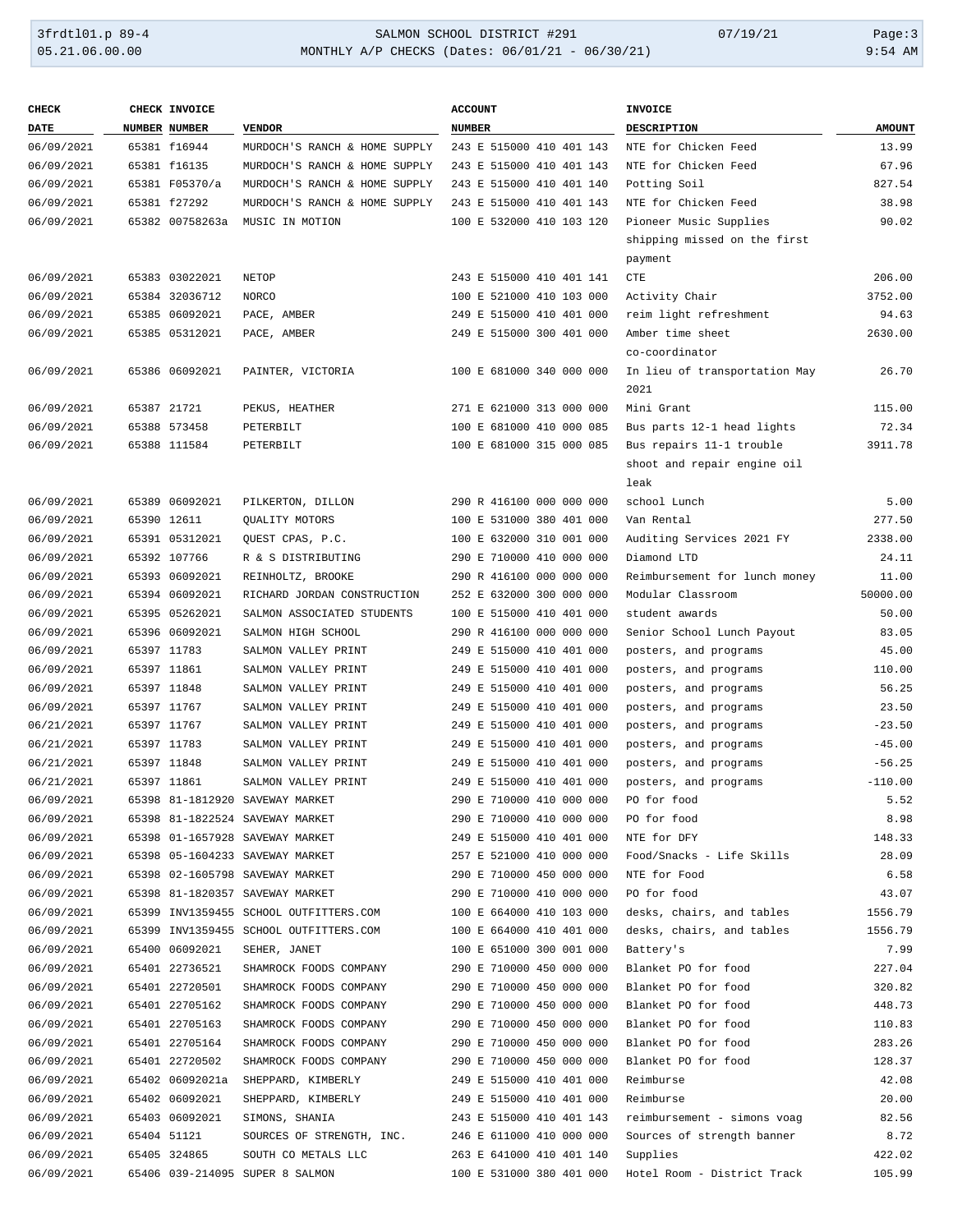#### 3frdtl01.p 89-4 <br>
354 MONTHLY A/P CHECKS (Dates: 06/01/21 - 06/30/21) 07/19/21 Page:4<br>
9:54 AM 9:54 MONTHLY A/P CHECKS (Dates: 06/01/21 - 06/30/21) MONTHLY A/P CHECKS (Dates: 06/01/21 - 06/30/21)

| <b>CHECK</b> | CHECK INVOICE   |                                                                          | <b>ACCOUNT</b>           | <b>INVOICE</b>                         |               |
|--------------|-----------------|--------------------------------------------------------------------------|--------------------------|----------------------------------------|---------------|
| DATE         | NUMBER NUMBER   | <b>VENDOR</b>                                                            | <b>NUMBER</b>            | DESCRIPTION                            | <b>AMOUNT</b> |
| 06/09/2021   | 65407 154834079 | TEACHERS PAY TEACHERS                                                    | 243 E 515000 410 401 141 | Supplies - J. Thomas                   | 157.99        |
| 06/09/2021   |                 | 65408 usi9042732 TOWER GARDEN                                            | 263 E 641000 410 401 140 | Tower Garden Supplies                  | 312.00        |
| 06/09/2021   | 65409 INV-21180 | TYPESY                                                                   | 263 E 641000 410 401 141 | Buis tech supplies                     | 750.00        |
| 06/14/2021   | 65410 61421a    | IDAHO POWER CO                                                           | 220 E 661000 330 000 000 | Short pay for the February<br>Bill     | 381.07        |
| 06/14/2021   | 65410 61421     | IDAHO POWER CO                                                           | 220 E 661000 330 000 000 | Adjustment payment for the<br>May Bill | 20.00         |
| 06/14/2021   | 65410 61421     | IDAHO POWER CO                                                           | 220 E 661000 330 000 000 | Adjustment payment for the<br>May Bill | $-20.00$      |
| 06/14/2021   | 65410 61421a    | IDAHO POWER CO                                                           | 220 E 661000 330 000 000 | Short pay for the February<br>Bill     | $-381.07$     |
| 06/14/2021   | 65411 61421a    | IDAHO POWER CO                                                           | 220 E 661000 330 000 000 | Short pay for the February<br>Bill     | 361.27        |
| 06/14/2021   | 65411 61421     | IDAHO POWER CO                                                           | 220 E 661000 330 000 000 | Adjustment payment for the<br>May Bill | 20.00         |
| 06/14/2021   |                 | 65412 1F3C-VPH9- AMAZON CAPITAL SERVICES                                 | 100 E 622000 410 000 000 | Tech Levy Supplies                     | 37.98         |
| 06/23/2021   |                 | 65413 9112614502 AIRGAS USA, LLC - CENTRAL DIVI 243 E 515000 410 401 140 |                          | NTE for Welding supplies               | 46.42         |
| 06/23/2021   |                 | 65413 9112099628 AIRGAS USA, LLC - CENTRAL DIVI 243 E 515000 410 401 140 |                          | NTE for Welding supplies               | 453.62        |
| 06/23/2021   |                 | 65413 9112099629 AIRGAS USA, LLC - CENTRAL DIVI 243 E 515000 410 401 140 |                          | NTE for Welding supplies               | 49.49         |
| 06/23/2021   | 65414 02305     | BYU-ATHLETIC                                                             | 100 E 531000 310 401 156 | BYU Invite fees                        | 20.00         |
| 06/23/2021   | 65415 11848     | SALMON VALLEY PRINT                                                      | 249 E 515000 410 401 000 | posters, and programs                  | 56.25         |
| 06/23/2021   | 65415 11861     | SALMON VALLEY PRINT                                                      | 249 E 515000 410 401 000 | posters, and programs                  | 110.00        |
| 06/23/2021   | 65416 dec20     | STEELE MEMORIAL MEDICAL CENTER 100 E 521000 300 000 000                  |                          | SLP/PT/OT                              | 4655.41       |
| 06/23/2021   |                 | 65417 20210525AD UNITED HERITAGE LIFE INS CO                             | 100 L 218600 000 000 000 | Payroll accrual                        | 180.14        |
| 06/23/2021   |                 | 65417 20210525AD UNITED HERITAGE LIFE INS CO                             | 251 L 218600 000 000 000 | Payroll accrual                        | 8.70          |
| 06/23/2021   |                 | 65417 20210525AD UNITED HERITAGE LIFE INS CO                             | 257 L 218600 000 000 000 | Payroll accrual                        | 45.42         |
| 06/23/2021   |                 | 65417 20210525AD UNITED HERITAGE LIFE INS CO                             | 290 L 218600 000 000 000 | Payroll accrual                        | 17.40         |
| 06/23/2021   |                 | 65417 20210525AD UNITED HERITAGE LIFE INS CO                             | 260 L 218600 000 000 000 | Payroll accrual                        | 13.05         |
| 06/23/2021   |                 | 65417 20210525BD UNITED HERITAGE LIFE INS CO                             | 100 L 218600 000 000 000 | Payroll accrual                        | 537.93        |
| 06/23/2021   |                 | 65417 20210525BD UNITED HERITAGE LIFE INS CO                             | 231 L 218600 000 000 000 | Payroll accrual                        | 8.70          |
| 06/23/2021   |                 | 65417 20210525BD UNITED HERITAGE LIFE INS CO                             | 251 L 218600 000 000 000 | Payroll accrual                        | 17.41         |
| 06/24/2021   |                 | 65418 20210624CD AFLAC GROUP INSURANCE                                   | 100 L 218510 000 000 000 | Payroll accrual                        | 16.12         |
| 06/24/2021   |                 | 65418 20210624AD AFLAC GROUP INSURANCE                                   | 100 L 218510 000 000 000 | Payroll accrual                        | 276.32        |
| 06/24/2021   |                 | 65418 20210624AD AFLAC GROUP INSURANCE                                   | 100 L 218510 000 000 000 | Payroll accrual                        | 274.75        |
| 06/24/2021   |                 | 65418 20210624AD AFLAC GROUP INSURANCE                                   | 100 L 218600 000 000 000 |                                        | 119.12        |
|              |                 |                                                                          |                          | Payroll accrual                        |               |
| 06/24/2021   |                 | 65418 20210624BD AFLAC GROUP INSURANCE                                   | 100 L 218510 000 000 000 | Payroll accrual                        | 16.12         |
| 06/24/2021   |                 | 65418 20210624BD AFLAC GROUP INSURANCE                                   | 257 L 218510 000 000 000 | Payroll accrual                        | 16.12         |
| 06/24/2021   |                 | 65418 20210624BD AFLAC GROUP INSURANCE                                   | 257 L 218510 000 000 000 | Payroll accrual                        | 8.65          |
| 06/24/2021   |                 | 65419 1MX9Y-LW9Y AMAZON CAPITAL SERVICES                                 | 100 E 641000 410 401 000 | SJSHS Supplies                         | 115.93        |
| 06/24/2021   | 65421 38965     | ARCTIC ICE                                                               | 100 E 664000 300 401 000 | High School Water                      | 12.00         |
| 06/24/2021   | 65421 39044     | ARCTIC ICE                                                               | 100 E 664000 300 401 000 | High School Water                      | 30.00         |
| 06/24/2021   | 65421 38914     | ARCTIC ICE                                                               | 100 E 632000 410 001 000 | DO/High School/Bus Barn water          | 12.00         |
| 06/24/2021   | 65421 38800     | ARCTIC ICE                                                               | 100 E 682000 415 000 000 | Bus Water                              | 6.00          |
| 06/24/2021   | 65421 38890     | ARCTIC ICE                                                               | 100 E 664000 300 401 000 | High School Water                      | 30.00         |
| 06/24/2021   | 65421 38913     | ARCTIC ICE                                                               | 100 E 682000 415 000 000 | Bus Water                              | 6.00          |
| 06/24/2021   | 65421 39070     | ARCTIC ICE                                                               | 100 E 682000 415 000 000 | Bus Water                              | 6.00          |
| 06/24/2021   | 65421 38641     | ARCTIC ICE                                                               | 100 E 682000 415 000 000 | Arctic Ice Water-Bus Barn              | 12.00         |
| 06/24/2021   | 65421 38688     | ARCTIC ICE                                                               | 100 E 664000 410 401 000 | Arctic Ice Water-high school           | 18.00         |
| 06/24/2021   |                 | 65422 20210624AD BLUE CROSS OF IDAHO                                     | 100 L 218600 000 000 000 | Payroll accrual                        | 6791.78       |
| 06/24/2021   |                 | 65422 20210624AF BLUE CROSS OF IDAHO                                     | 100 L 218600 000 000 000 | Payroll accrual                        | 26255.82      |
| 06/24/2021   |                 | 65422 20210624AF BLUE CROSS OF IDAHO                                     | 231 L 218600 000 000 000 | Payroll accrual                        | 544.80        |
| 06/24/2021   |                 | 65422 20210624AF BLUE CROSS OF IDAHO                                     | 251 L 218600 000 000 000 | Payroll accrual                        | 544.80        |
| 06/24/2021   |                 | 65422 20210624BD BLUE CROSS OF IDAHO                                     | 100 L 218600 000 000 000 | Payroll accrual                        | 1456.54       |
| 06/24/2021   |                 | 65422 20210624BD BLUE CROSS OF IDAHO                                     | 251 L 218600 000 000 000 | Payroll accrual                        | 434.20        |
| 06/24/2021   |                 | 65422 20210624BD BLUE CROSS OF IDAHO                                     | 245 L 218600 000 000 000 | Payroll accrual                        | 681.56        |
| 06/24/2021   |                 | 65422 20210624BD BLUE CROSS OF IDAHO                                     | 260 L 218600 000 000 000 | Payroll accrual                        | 851.95        |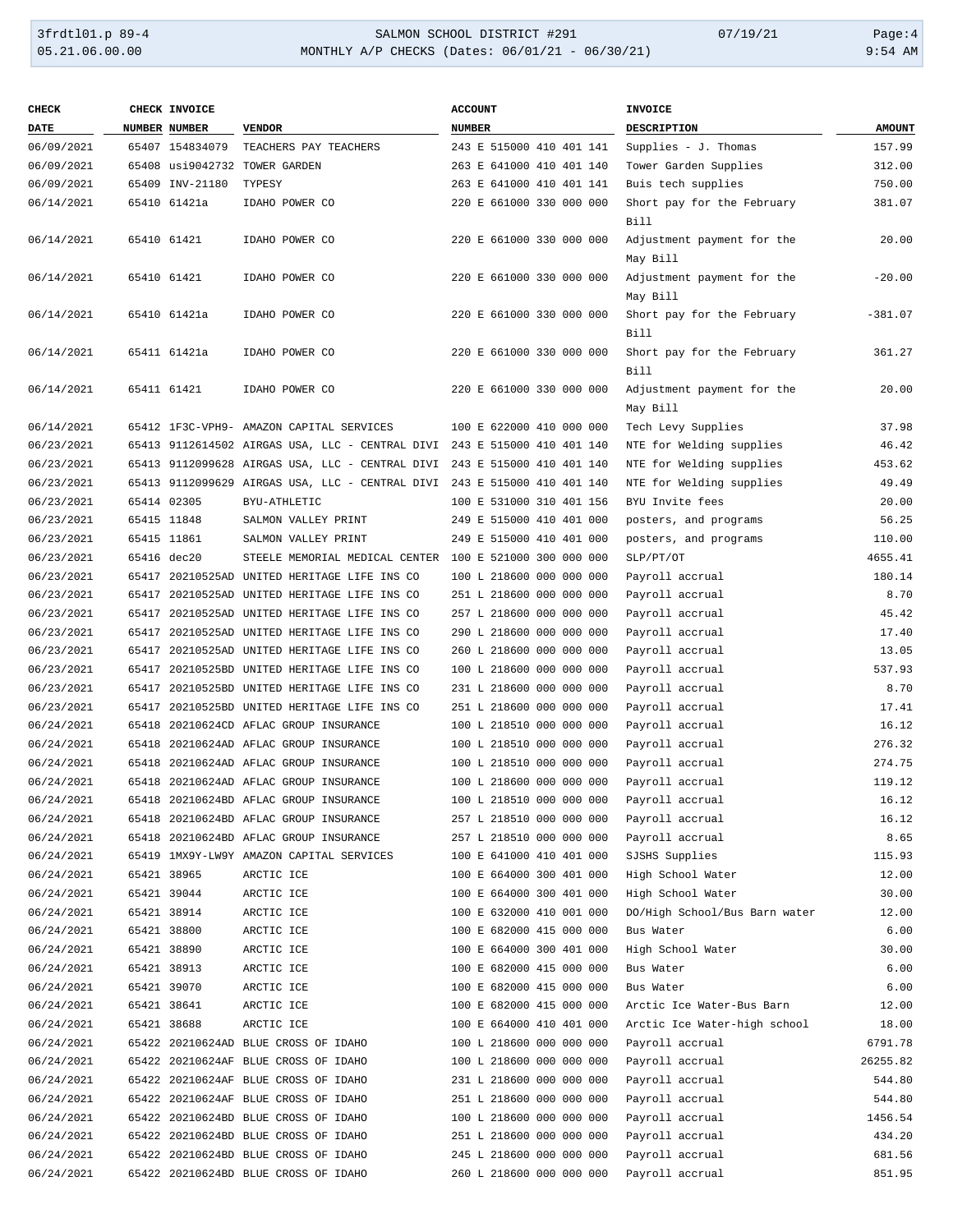## 3frdtl01.p 89-4 <br>
354 MONTHLY A/P CHECKS (Dates: 06/01/21 - 06/30/21) 07/19/21<br>
9:54 AM 9:54 MONTHLY A/P CHECKS (Dates: 06/01/21 - 06/30/21) MONTHLY A/P CHECKS (Dates: 06/01/21 - 06/30/21)

| <b>CHECK</b> |            | CHECK INVOICE             |                                                 | <b>ACCOUNT</b>           | <b>INVOICE</b>                 |               |
|--------------|------------|---------------------------|-------------------------------------------------|--------------------------|--------------------------------|---------------|
| <b>DATE</b>  |            | NUMBER NUMBER             | <b>VENDOR</b>                                   | <b>NUMBER</b>            | <b>DESCRIPTION</b>             | <b>AMOUNT</b> |
| 06/24/2021   |            |                           | 65422 20210624BF BLUE CROSS OF IDAHO            | 100 L 218600 000 000 000 | Payroll accrual                | 12242.05      |
| 06/24/2021   |            |                           | 65422 20210624BF BLUE CROSS OF IDAHO            | 251 L 218600 000 000 000 | Payroll accrual                | 1972.18       |
| 06/24/2021   |            |                           | 65422 20210624BF BLUE CROSS OF IDAHO            | 257 L 218600 000 000 000 | Payroll accrual                | 3443.13       |
| 06/24/2021   |            |                           | 65422 20210624BF BLUE CROSS OF IDAHO            | 258 L 218600 000 000 000 | Payroll accrual                | 272.40        |
| 06/24/2021   |            |                           | 65422 20210624BF BLUE CROSS OF IDAHO            | 290 L 218600 000 000 000 | Payroll accrual                | 1634.40       |
| 06/24/2021   |            |                           | 65422 20210624BF BLUE CROSS OF IDAHO            | 245 L 218600 000 000 000 | Payroll accrual                | 435.84        |
| 06/24/2021   |            |                           | 65422 20210624BF BLUE CROSS OF IDAHO            | 260 L 218600 000 000 000 | Payroll accrual                | 1362.00       |
| 06/24/2021   |            |                           | 65422 20210624BF BLUE CROSS OF IDAHO            | 252 L 218600 000 000 000 | Payroll accrual                | 544.80        |
| 06/24/2021   |            | 65423 06172021            | BRI-EASY SHIPPING                               | 100 E 632000 310 001 000 | Dept. of Ed shipping services  | 13.71         |
|              |            |                           |                                                 |                          | to prof. standards             |               |
| 06/24/2021   |            | 65423 06142021            | BRI-EASY SHIPPING                               | 100 E 682000 415 000 000 | Return training videos to SDE  | 12.35         |
|              |            |                           |                                                 |                          | Non Reimbursable               |               |
| 06/24/2021   |            | 65424 178674              | BRYSON SALES AND SERVICE INC                    | 100 E 681000 410 000 085 | Bus Parts 12-1 seat manifold   | 73.84         |
|              |            |                           |                                                 |                          | switch, 14-1 air filter, 08-1  |               |
|              |            |                           |                                                 |                          | spring pads,                   |               |
| 06/24/2021   |            | 65424 178592              | BRYSON SALES AND SERVICE INC                    | 100 E 681000 410 000 085 | Bus Parts 12-1 seat manifold   | 33.16         |
|              |            |                           |                                                 |                          | switch, 14-1 air filter, 08-1  |               |
|              |            |                           |                                                 |                          | spring pads,                   |               |
| 06/24/2021   |            | 65424 178675              | BRYSON SALES AND SERVICE INC                    | 100 E 681000 410 000 085 | Bus Parts 12-1 seat manifold   | 147.59        |
|              |            |                           |                                                 |                          | switch, 14-1 air filter, 08-1  |               |
|              |            |                           |                                                 |                          | spring pads,                   |               |
| 06/24/2021   |            | 65426 6551-74311 CARQUEST |                                                 | 100 E 681000 410 000 085 | Bus Parts for June 2021        | 6.28          |
|              |            |                           |                                                 |                          | exhaust parts 14-1, acetylene, |               |
|              |            |                           |                                                 |                          | med oxygen, bus cleaning disc, |               |
| 06/24/2021   |            | 65426 6551-74335 CARQUEST |                                                 | 100 E 681000 410 000 085 | Bus Parts for June 2021        | $-34.61$      |
|              |            |                           |                                                 |                          | exhaust parts 14-1, acetylene, |               |
|              |            |                           |                                                 |                          | med oxygen, bus cleaning disc, |               |
| 06/24/2021   |            | 65426 6551-74286 CARQUEST |                                                 | 100 E 681000 420 000 000 | Yellow school bus DEF          | 39.96         |
| 06/24/2021   |            | 65426 6551-74355 CARQUEST |                                                 | 100 E 681000 410 000 085 | Bus Parts for June 2021        | 69.08         |
|              |            |                           |                                                 |                          | exhaust parts 14-1, acetylene, |               |
|              |            |                           |                                                 |                          | med oxygen, bus cleaning disc, |               |
| 06/24/2021   |            | 65426 6551-74334 CARQUEST |                                                 | 100 E 681000 410 000 085 | Bus Parts for June 2021        | 194.62        |
|              |            |                           |                                                 |                          | exhaust parts 14-1, acetylene, |               |
|              |            |                           |                                                 |                          | med oxygen, bus cleaning disc, |               |
| 06/24/2021   |            | 65426 6551-74365 CAROUEST |                                                 | 100 E 681000 410 000 100 | Bus shop tools creeper         | 143.32        |
|              |            |                           |                                                 |                          | wheels, work lights            |               |
| 06/24/2021   |            |                           | 65427 06/16/2021 CHAMBERLAIN, LINDA             | 233 E 515000 300 000 000 | Parent Webinar, Presentation   | 1250.00       |
|              |            |                           |                                                 |                          | Fee                            |               |
| 06/24/2021   |            | 65428 06142021            | COCKRELL, GUNNAR                                | 100 E 661000 115 000 000 | cleaning hours                 | 90.00         |
| 06/24/2021   |            |                           | 65429 EP00038438 COLLEGE BOARD                  | 100 E 515000 300 401 000 | USED AP Examinations           | 1204.00       |
| 06/24/2021   |            |                           | 65430 20210624AD DELTA DENTAL OF IDAHO          | 100 L 218600 000 000 000 | Payroll accrual-DDent          | 2443.20       |
| 06/24/2021   |            |                           | 65430 20210624AD DELTA DENTAL OF IDAHO          | 251 L 218600 000 000 000 | Payroll accrual-DDent          | 67.20         |
| 06/24/2021   |            |                           | 65430 20210624BD DELTA DENTAL OF IDAHO          | 100 L 218600 000 000 000 | Payroll accrual-DDent          | 580.60        |
| 06/24/2021   |            |                           | 65430 20210624BD DELTA DENTAL OF IDAHO          | 251 L 218600 000 000 000 | Payroll accrual-DDent          | 67.20         |
| 06/24/2021   |            |                           | 65430 20210624BD DELTA DENTAL OF IDAHO          | 257 L 218600 000 000 000 | Payroll accrual-DDent          | 125.00        |
| 06/24/2021   |            |                           | 65430 20210624BD DELTA DENTAL OF IDAHO          | 290 L 218600 000 000 000 | Payroll accrual-DDent          | 100.80        |
| 06/24/2021   |            |                           | 65430 20210624CD DELTA DENTAL OF IDAHO          | 100 L 218600 000 000 000 | Payroll accrual-DDent          | 34.29         |
| 06/24/2021   |            | 65431 06212021            | DICK BLICK HOLDINGS INC                         | 100 E 532000 415 401 126 | Art Supplies                   | 2401.94       |
| 06/24/2021   |            | 65432 06012021            | ENTOURAGE YEARBOOKS                             | 100 E 532000 415 401 126 | year books                     | 2502.50       |
| 06/24/2021   |            |                           | 65433 10571222-0 GRIZZLY INDUSTRIAL INC.        | 243 E 515000 410 401 140 | Vo Ag Supplies                 | 473.59        |
| 06/24/2021   |            |                           | 65433 10571222-0 GRIZZLY INDUSTRIAL INC.        | 243 E 515000 500 401 140 | Vo Ag Supplies                 | 682.71        |
| 06/24/2021   |            | 65434 01252021            | HAMPTON INN                                     | 249 E 515000 310 401 000 | SSAPCO- Presenter Lodging      | 96.00         |
| 06/24/2021   |            |                           | 65435 06/15/2021 HUMAN DYNAMICS & DIAGNOSTICS   | 260 E 521000 310 000 000 | BI Services May 2021           | 6724.00       |
| 06/24/2021   |            | 65436 06142021            | IDAHO DEPT OF HEALTH & WELFARE                  | 260 E 521000 310 000 000 | Medicaid Match Funds           | 10000.00      |
| 06/24/2021   |            |                           | 65437 20210624AD IDAHO DEPT OF LABOR PAYMENT CO | 100 L 218900 000 000 000 | Payroll accrual                | 89.88         |
| 06/24/2021   | 65438 1002 |                           | IDAHO SCHOOL BOARDS ASSN INC.                   | 100 E 631000 310 001 000 | Professional Development       | 6000.00       |
|              |            |                           |                                                 |                          |                                |               |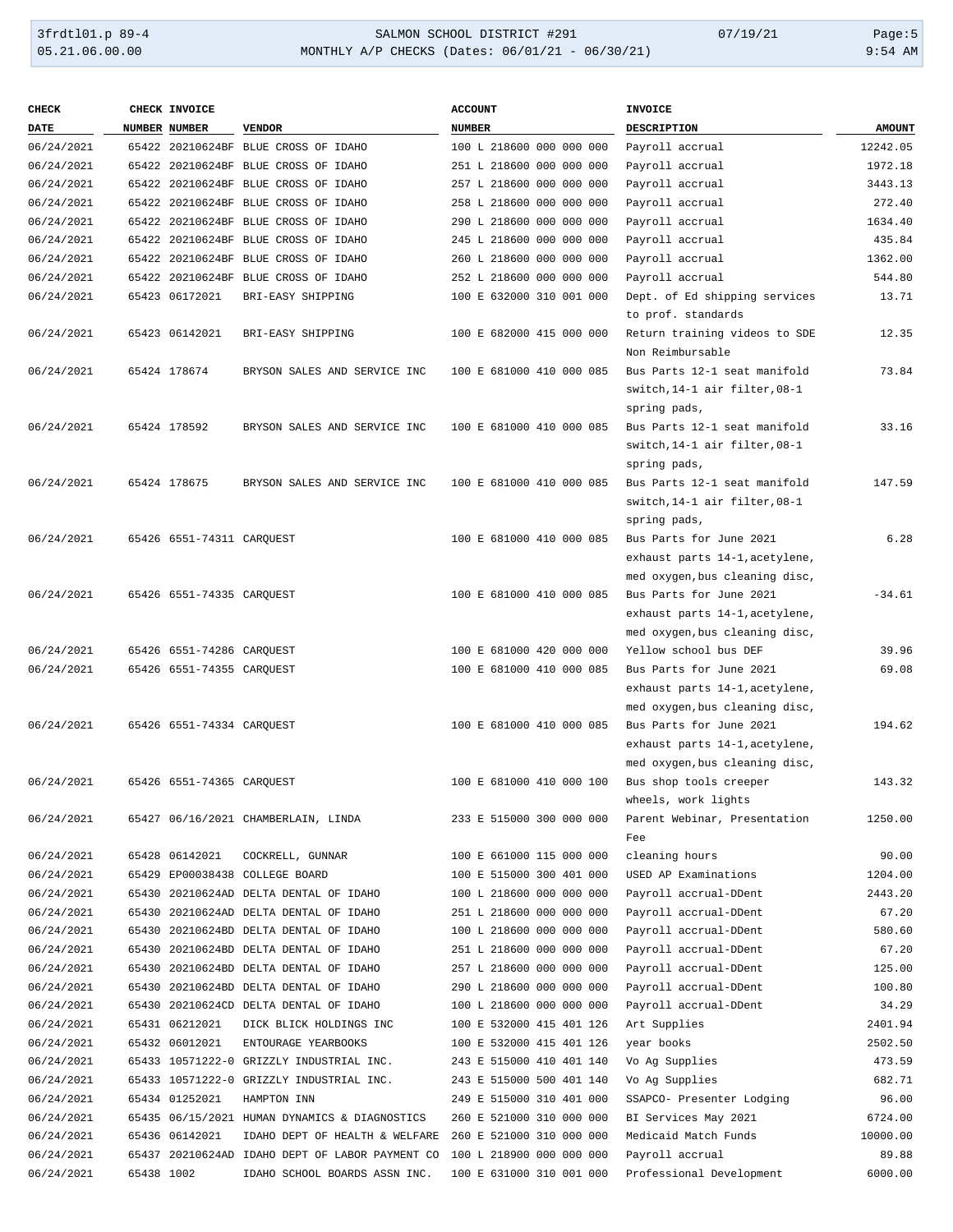## 3frdtl01.p 89-4 <br>
354 MONTHLY A/P CHECKS (Dates: 06/01/21 - 06/30/21) 07/19/21 Page:6<br>
9:54 AM و9:54 MONTHLY A/P CHECKS (Dates: 06/01/21 - 06/30/21) MONTHLY A/P CHECKS (Dates: 06/01/21 - 06/30/21)

| <b>CHECK</b> |         | CHECK INVOICE        |                                                | <b>ACCOUNT</b>           | <b>INVOICE</b>                |               |
|--------------|---------|----------------------|------------------------------------------------|--------------------------|-------------------------------|---------------|
| <b>DATE</b>  |         | <b>NUMBER NUMBER</b> | <b>VENDOR</b>                                  | <b>NUMBER</b>            | <b>DESCRIPTION</b>            | <b>AMOUNT</b> |
|              |         |                      |                                                |                          | Package                       |               |
| 06/24/2021   |         | 65439 20210624AD IEA |                                                | 100 L 218905 000 000 000 | Payroll accrual               | 2215.20       |
| 06/24/2021   |         | 65439 20210624AD IEA |                                                | 251 L 218905 000 000 000 | Payroll accrual               | 56.75         |
| 06/24/2021   |         | 65439 20210624AD IEA |                                                | 231 L 218905 000 000 000 | Payroll accrual               | 46.73         |
| 06/24/2021   |         | 65440 06082021       | INFANGER, SHARON                               | 249 E 515000 410 401 000 | Reimbursement youth focus     | 73.21         |
| 06/24/2021   |         | 65440 06012021       | INFANGER, SHARON                               | 233 E 515000 300 000 000 | Reimbursement sanitation cost | 30.00         |
| 06/24/2021   |         | 65441 06232021       | KSRA RADIO                                     | 249 E 515000 300 401 000 | SGT Radio Ads                 | 150.00        |
| 06/24/2021   |         | 65442 L02437         | LEMHI LUMBER                                   | 263 E 641000 410 401 140 | NTE for Ag Mech Proj          | 127.63        |
| 06/24/2021   |         |                      | 65443 20210624AD LEMHI COUNTY SHERIFF          | 100 L 218900 000 000 000 | Payroll deduction             | 33.60         |
| 06/24/2021   |         |                      | 65443 20210624AD LEMHI COUNTY SHERIFF          | 257 L 218900 000 000 000 | Payroll deduction             | 132.97        |
| 06/24/2021   |         | 65444 528806         | MID AMERICA BOOKS                              | 100 E 622000 410 103 000 | Pioneer Library Supplies      | 678.04        |
| 06/24/2021   |         | 65444 531611         | MID AMERICA BOOKS                              | 100 E 622000 410 103 000 | Pioneer Library Books         | 359.46        |
| 06/24/2021   |         | 65445 37325          | MINER'S GLASS LLC                              | 100 E 681000 315 000 085 | Bus Repairs windshield        | 750.00        |
|              |         |                      |                                                |                          | replacement 2 ea in bus 16-1  |               |
|              |         |                      |                                                |                          | and one in 18-1               |               |
| 06/24/2021   |         | 65446 F32160/36      | MURDOCH'S RANCH & HOME SUPPLY                  | 243 E 515000 410 401 140 | NTE for Spring Supplies       | 7.49          |
| 06/24/2021   |         | 65446 F34338/36      | MURDOCH'S RANCH & HOME SUPPLY                  | 243 E 515000 410 401 140 | NTE for Spring Supplies       | 15.47         |
| 06/24/2021   |         | 65446 F28131/36      | MURDOCH'S RANCH & HOME SUPPLY                  | 243 E 515000 410 401 140 | NTE for Spring Supplies       | 274.10        |
| 06/24/2021   |         |                      | 65447 20210624AD NCPERS GROUP LIFE INS         | 100 L 218700 000 000 000 | Payroll accrual               | 192.00        |
| 06/24/2021   |         |                      | 65447 20210624AD NCPERS GROUP LIFE INS         | 231 L 218700 000 000 000 | Payroll accrual               | 16.00         |
| 06/24/2021   |         |                      | 65447 20210624BD NCPERS GROUP LIFE INS         | 100 L 218700 000 000 000 | Payroll accrual               | 48.00         |
| 06/24/2021   |         |                      | 65447 20210624BD NCPERS GROUP LIFE INS         | 257 L 218700 000 000 000 | Payroll accrual               | 16.00         |
| 06/24/2021   |         |                      | 65448 20210624AD NEBRASKA CHILD SUPPORT PAYMNT | 100 L 218900 000 000 000 | R BRADSHAW AR24P7HNGDYZL      | 853.00        |
| 06/24/2021   |         | 65449 05182021       | OXFORD SUITES                                  | 271 E 621000 385 000 000 | IASA Conference               | 1240.00       |
| 06/24/2021   |         | 65450 06152021       | PACE, AMBER                                    | 233 E 515000 300 000 203 | Mentoring Instructor Hours    | 235.00        |
| 06/24/2021   | 65451 7 |                      | PINS & TIPS                                    | 249 E 515000 300 401 000 | Bowling Alley Rentals         | 300.00        |
| 06/24/2021   |         |                      | 65452 20210624BD PRE-PAID LEGAL SVC INC.       | 100 L 218910 000 000 000 | Payroll accrual               | 25.90         |
| 06/24/2021   |         |                      | 65452 20210624BD PRE-PAID LEGAL SVC INC.       | 257 L 218910 000 000 000 | Payroll accrual               | 51.80         |
| 06/24/2021   |         |                      | 65452 20210624BD PRE-PAID LEGAL SVC INC.       | 290 L 218910 000 000 000 | Payroll accrual               | 25.90         |
| 06/24/2021   |         |                      | 65452 20210624AD PRE-PAID LEGAL SVC INC.       | 100 L 218910 000 000 000 | Payroll accrual               | 234.10        |
| 06/24/2021   |         | 65453 05312021       | RECORDER HERALD                                | 249 E 515000 300 401 000 | SGT-Event Large Ad            | 409.05        |
| 06/24/2021   |         | 65453 06152021       | RECORDER HERALD                                | 100 E 632000 300 001 000 | Publication Fee-Surplus       | 23.04         |
|              |         |                      |                                                |                          | Property Sale                 |               |
| 06/24/2021   |         | 65453 06102021       | RECORDER HERALD                                | 100 E 632000 300 001 000 | Publication Fee-Budget        | 218.40        |
|              |         |                      |                                                |                          | Hearing                       |               |
| 06/24/2021   |         | 65454 733979         | REDWOOD BIOTECH                                | 246 E 611000 410 000 000 | Drug Testing Supplies         | 84.98         |
| 06/24/2021   |         | 65455 06222021       | RIVERSIDE HOTEL                                | 100 E 632000 380 001 000 | IASBO Conf                    | 238.00        |
| 06/24/2021   |         | 65456 06162021       | SALMON ASSOCIATED STUDENTS                     | 243 E 515000 410 401 142 | Reimbursement of              | 2232.62       |
|              |         |                      |                                                |                          | supplies-Goodell shop         |               |
| 06/24/2021   |         |                      | 65457 06/21/2021 SALMON RIVER PROPANE          | 100 E 661000 333 000 000 | Alt School Propane            | 807.35        |
| 06/24/2021   |         |                      | 65458 20210624AD SALMON SCHOOL DISTRICT #291   | 100 L 218915 000 000 000 | Payroll accrual               | 28.10         |
| 06/24/2021   |         |                      | 65458 20210624AD SALMON SCHOOL DISTRICT #291   | 231 E 515000 110 401 000 | Payroll accrual - Rent        | 225.00        |
| 06/24/2021   |         |                      | 65458 20210624AD SALMON SCHOOL DISTRICT #291   | 100 L 218600 000 000 000 | Payroll accrual               | 90.66         |
| 06/24/2021   |         |                      | 65459 INV1359455 SCHOOL OUTFITTERS.COM         | 100 E 664000 410 103 000 | desks, chairs, and tables     | 2853.25       |
| 06/24/2021   |         |                      | 65459 INV1359455 SCHOOL OUTFITTERS.COM         | 100 E 664000 410 401 000 | desks, chairs, and tables     | 2853.25       |
| 06/24/2021   |         | 65459 06092021       | SCHOOL OUTFITTERS.COM                          | 254 E 621000 410 000 000 | SJSHS-chairs/supplies         | 8578.89       |
| 06/24/2021   |         | 65460 22359033       | SHAMROCK FOODS COMPANY                         | 290 E 710000 450 000 000 | Blanket PO for food           | 173.14        |
| 06/24/2021   |         |                      | 65460 21958917CM SHAMROCK FOODS COMPANY        | 290 E 710000 450 000 000 | Blanket PO for food           | $-97.59$      |
| 06/24/2021   |         |                      | 65460 21987595CM SHAMROCK FOODS COMPANY        | 290 E 710000 450 000 000 | Blanket PO for food           | $-22.38$      |
| 06/24/2021   |         | 65460 22359032       | SHAMROCK FOODS COMPANY                         | 290 E 710000 450 000 000 | Blanket PO for food           | 161.22        |
| 06/24/2021   |         | 65461 1486108        | SHILO INN<br>IDAHO FALLS                       | 100 E 531000 380 401 000 | Hotel Rooms for Track Meet    | 79.00         |
| 06/24/2021   |         |                      | 65462 20210624AD STATE IDAHO DEPT OF EDUCATION | 100 E 632000 310 001 000 | Payroll accrual               | 42.15         |
| 06/24/2021   |         |                      | 65462 20210624AD STATE IDAHO DEPT OF EDUCATION | 260 E 632000 310 001 000 | Payroll accrual               | 0.00          |
| 06/24/2021   |         |                      | 65462 20210624BD STATE IDAHO DEPT OF EDUCATION | 100 E 632000 310 001 000 | Payroll accrual               | 56.20         |
| 06/24/2021   |         | 65463 060721         | SURVEILLANCE-VIDEO                             | 261 E 515000 410 401 000 | Camera for pio                | 2805.00       |
| 06/24/2021   |         | 65464 040221         | SWEETWATER                                     | 100 E 532000 410 401 121 | Quote 6904036                 | 6910.07       |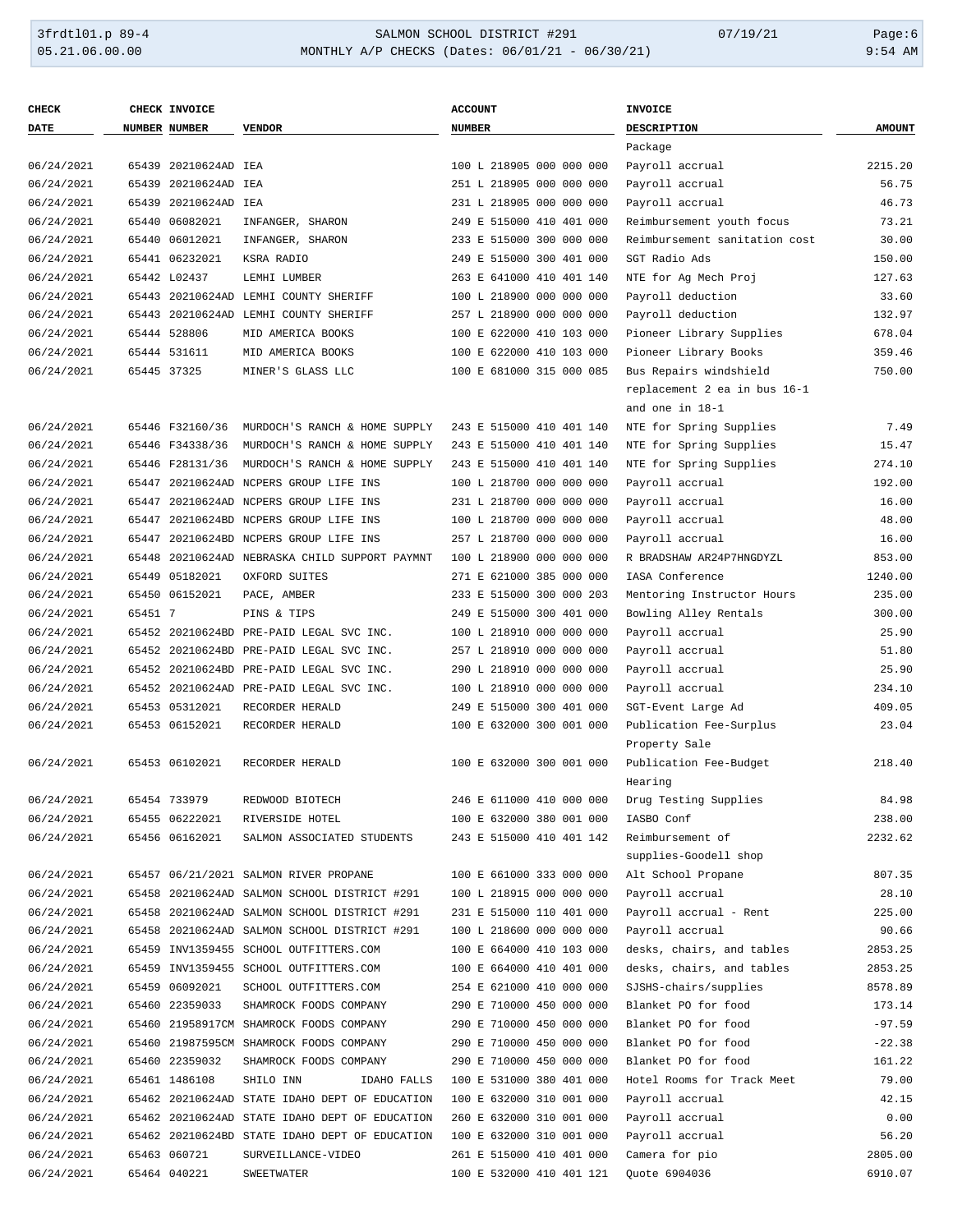## 3frdtl01.p 89-4 SALMON SCHOOL DISTRICT #291 07/19/21 Page:7 MONTHLY A/P CHECKS (Dates: 06/01/21 - 06/30/21)

| <b>CHECK</b> | CHECK INVOICE   |                                                         | <b>ACCOUNT</b>           | INVOICE                      |               |
|--------------|-----------------|---------------------------------------------------------|--------------------------|------------------------------|---------------|
| DATE         | NUMBER NUMBER   | <b>VENDOR</b>                                           | <b>NUMBER</b>            | DESCRIPTION                  | <b>AMOUNT</b> |
| 06/24/2021   |                 | 65465 9880946847 VERIZON WIRELESS                       | 245 E 632000 350 000 000 | Blanket PO                   | 133.90        |
| 06/24/2021   | 65466 06242021  | BORN, CHRIS                                             | 100 E 632000 310 001 000 | Cell Phone Reimbursement     | 150.00        |
| 06/24/2021   | 65467 06242021  | BRADSHAW, RUSTAN                                        | 100 E 632000 310 001 000 | Cell Phone Reimbursement     | 150.00        |
| 06/24/2021   | 65468 06242021  | BURGESS, JEREMY                                         | 100 E 632000 310 001 000 | Cell Phone Reimbursement     | 150.00        |
| 06/24/2021   | 65469 52573     | INFANGER, SHARON                                        | 249 E 515000 410 401 000 | Reimbursement-Bowling        | 50.00         |
| 06/24/2021   | 65469 J60289    | INFANGER, SHARON                                        | 246 E 611000 410 000 000 | Reimbursement SGT-Ace        | 38.99         |
|              |                 |                                                         |                          | Hardware                     |               |
| 06/24/2021   | 65469 06142021  | INFANGER, SHARON                                        | 233 E 515000 300 000 203 | Admin Fee for boomerang      | 1084.67       |
|              |                 |                                                         |                          | project/link crew/lifeskills |               |
|              |                 |                                                         |                          | training/RRR                 |               |
| 06/24/2021   | 65470 06112021  | KSRA RADIO                                              | 233 E 515000 300 000 203 | Purchase Supplies-Webinar    | 144.50        |
| 06/24/2021   | 65471 06012021  | LEMHI VALLEY SOCIAL SERVICES                            | 249 E 515000 300 401 000 | April Counseling Services    | 3601.05       |
| 06/24/2021   | 65471 06222021  | LEMHI VALLEY SOCIAL SERVICES                            | 260 E 521000 310 000 000 | CBRS Services for Sped       | 12195.00      |
| 06/24/2021   | 65472 06162021  | MURPHY, BRUCE                                           | 233 E 515000 410 000 203 | Tech Services                | 50.00         |
| 06/24/2021   | 65473 06072021  | PACE, AMBER                                             | 249 E 515000 410 401 000 | Reimbursement/supplies Lost  | 10.00         |
|              |                 |                                                         |                          | trail                        |               |
| 06/24/2021   | 65474 06242021  | PACE, DUSTIN                                            | 100 E 632000 310 001 000 | Cell Phone Reimbursement     | 150.00        |
| 06/24/2021   | 65475 06242021  | PATTON, JILL                                            | 100 E 632000 310 001 000 | Cell Phone Reimbursement     | 150.00        |
| 06/24/2021   | 65476 06222021  | RECORDER HERALD                                         | 233 E 515000 300 000 203 | Newspaper ad-webinar         | 133.88        |
| 06/24/2021   | 65477 06082021  | SALMON VALLEY PRINT                                     | 233 E 515000 300 000 203 | Posters for webinar          | 45.00         |
| 06/24/2021   | 65478 06162021  | SALMON VALLEY BUSINESS AND INN 233 E 515000 385 000 203 |                          | Room rental-webinar          | 75.00         |
| 06/24/2021   | 65479 06222021  | SAPP, TREY                                              | 233 E 515000 115 000 205 | RRR Hours                    | 141.00        |
| 06/24/2021   |                 | 65480 20210624BD UNITED HERITAGE LIFE INS CO            | 100 L 218600 000 000 000 | Payroll accrual              | 180.14        |
| 06/24/2021   |                 | 65480 20210624BD UNITED HERITAGE LIFE INS CO            | 251 L 218600 000 000 000 | Payroll accrual              | 8.70          |
| 06/24/2021   |                 | 65480 20210624BD UNITED HERITAGE LIFE INS CO            | 257 L 218600 000 000 000 | Payroll accrual              | 45.42         |
| 06/24/2021   |                 | 65480 20210624BD UNITED HERITAGE LIFE INS CO            | 290 L 218600 000 000 000 | Payroll accrual              | 17.40         |
| 06/24/2021   |                 | 65480 20210624BD UNITED HERITAGE LIFE INS CO            | 260 L 218600 000 000 000 | Payroll accrual              | 13.05         |
| 06/24/2021   |                 | 65480 20210624CD UNITED HERITAGE LIFE INS CO            | 100 L 218600 000 000 000 | Payroll accrual              | 8.70          |
| 06/24/2021   |                 | 65480 20210624AD UNITED HERITAGE LIFE INS CO            | 100 L 218600 000 000 000 | Payroll accrual              | 537.93        |
| 06/24/2021   |                 | 65480 20210624AD UNITED HERITAGE LIFE INS CO            | 231 L 218600 000 000 000 | Payroll accrual              | 8.70          |
| 06/24/2021   |                 | 65480 20210624AD UNITED HERITAGE LIFE INS CO            | 251 L 218600 000 000 000 | Payroll accrual              | 17.41         |
| 06/24/2021   | 65481 06222021  | DELTA DENTAL OF IDAHO                                   | 100 L 218600 000 000 000 | Natelson 66.80, June         | 131.31        |
|              |                 |                                                         |                          | adjustment 64.51             |               |
| 06/29/2021   |                 | 65482 06/24/2021 BORN, CHRIS                            | 100 E 631000 410 001 000 | Catered Lunch ISBA           | 80.32         |
|              |                 |                                                         |                          | training-odd fellows/saveway |               |
| 06/29/2021   | 65482 71-123389 | BORN, CHRIS                                             | 100 E 631000 410 001 000 | Catered Lunch ISBA           | 28.23         |
|              |                 |                                                         |                          | training-odd fellows/saveway |               |
| 06/29/2021   | 65483 06282021  | CENGAGE LEARNING                                        | 263 E 641000 410 401 141 | Teacher/Student Materials    | 2472.75       |
| 06/29/2021   | 65484 04262021  | CUSTER TELEPHONE BROADBAND SVC 273 E 512000 300 000 000 |                          | Phone for ASP                | 34.95         |
| 06/29/2021   | 65484 06282021B | CUSTER TELEPHONE BROADBAND SVC                          | 245 E 632000 350 000 000 | Salmon High School Phone     | 1032.03       |
| 06/29/2021   | 65484 06282021  | CUSTER TELEPHONE BROADBAND SVC                          | 245 E 632000 350 000 000 | Bus Shop Phone               | 91.13         |
| 06/29/2021   | 65484 06282021C | CUSTER TELEPHONE BROADBAND SVC                          | 245 E 632000 350 000 000 | District Office Phone        | 256.88        |
| 06/29/2021   | 65484 06282021A | CUSTER TELEPHONE BROADBAND SVC                          | 245 E 632000 350 000 000 | Pioneer School Phone         | 169.20        |
| 06/29/2021   | 65485 06242021  | IDAHO POWER CO                                          | 220 E 661000 330 000 000 | Pioneer Elem School-Power    | 1942.71       |
| 06/29/2021   | 65485 06252021  | IDAHO POWER CO                                          | 220 E 661000 330 000 000 | Power for everything else    | 9452.77       |
| 06/29/2021   |                 | 65485 21N22E0502 IDAHO POWER CO                         | 220 E 661000 330 000 000 | Meter- Power                 | 131.03        |
| 06/29/2021   | 65486 06282021  | NORTHWEST NAZARENE UNIVERSITY                           | 100 E 515000 300 401 000 | NNU Dual Credit              | 12150.00      |
| 06/29/2021   | 65486 06282021B | NORTHWEST NAZARENE UNIVERSITY                           | 100 E 515000 300 401 000 | NNU Dual Credit              | 13950.00      |
| 06/30/2021   | 65487 6/30/21   | AMAZON CAPITAL SERVICES                                 | 261 E 515000 410 401 000 | Amazon order - MARK AUSTIN   | 785.51        |
| 06/30/2021   | 65488 263392    | BRYSON SALES AND SERVICE INC                            | 261 E 515000 410 401 000 | Cameras for Bus              | 1492.16       |
| 06/30/2021   | 65490 699080/1  | ACE HARDWARE                                            | 100 E 664000 410 103 000 | june supplies                | 26.97         |
| 06/30/2021   | 65490 699909/1  | ACE HARDWARE                                            | 100 E 664000 410 103 000 | june supplies                | 39.98         |
| 06/30/2021   | 65490 700509/1  | ACE HARDWARE                                            | 100 E 664000 410 103 000 | june supplies                | 9.99          |
| 06/30/2021   | 65490 700642/1  | ACE HARDWARE                                            | 100 E 664000 410 103 000 | june supplies                | 24.99         |
| 06/30/2021   | 65490 701069/1  | ACE HARDWARE                                            | 100 E 664000 410 103 000 | june supplies                | 3.77          |
| 06/30/2021   | 65490 699699/1  | ACE HARDWARE                                            | 100 E 664000 410 103 000 | june supplies                | 110.85        |
|              |                 |                                                         |                          |                              |               |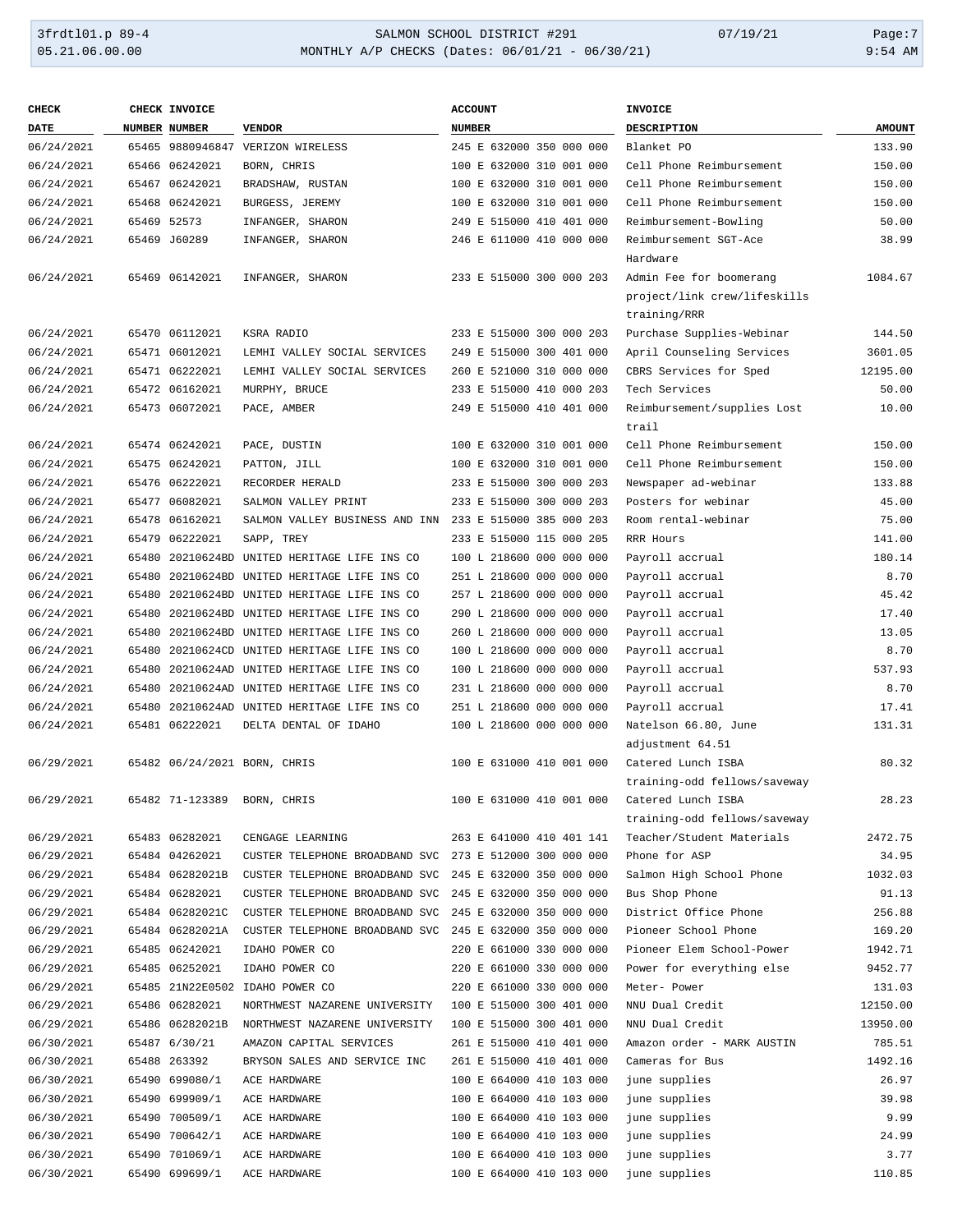#### 3frdtl01.p 89-4 <br>
354 MONTHLY A/P CHECKS (Dates: 06/01/21 - 06/30/21) 07/19/21 Page:8<br>
9:54 AM و9:54 MONTHLY A/P CHECKS (Dates: 06/01/21 - 06/30/21) MONTHLY A/P CHECKS (Dates: 06/01/21 - 06/30/21)

| <b>CHECK</b> | CHECK INVOICE        |                                          | <b>ACCOUNT</b>              | INVOICE                                         |               |
|--------------|----------------------|------------------------------------------|-----------------------------|-------------------------------------------------|---------------|
| DATE         | <b>NUMBER NUMBER</b> | <b>VENDOR</b>                            | <b>NUMBER</b>               | DESCRIPTION                                     | <b>AMOUNT</b> |
| 06/30/2021   | 65490 700345/1       | ACE HARDWARE                             | 100 E 664000 410 103 000    | june supplies                                   | 21.98         |
| 06/30/2021   | 65490 700311/1       | ACE HARDWARE                             | 100 E 664000 410 103 000    | june supplies                                   | 4.78          |
| 06/30/2021   | 65490 700354/1       | ACE HARDWARE                             | 100 E 664000 410 103 000    | june supplies                                   | 12.99         |
| 06/30/2021   | 65490 699727/1       | ACE HARDWARE                             | 100 E 664000 410 103 000    | june supplies                                   | 19.99         |
| 07/08/2021   | 65490 699080/1       | ACE HARDWARE                             | 100 E 664000 410 103 000    | june supplies                                   | $-26.97$      |
| 07/08/2021   | 65490 699699/1       | ACE HARDWARE                             | 100 E 664000 410 103 000    | june supplies                                   | $-110.85$     |
| 07/08/2021   | 65490 699727/1       | ACE HARDWARE                             | 100 E 664000 410 103 000    | june supplies                                   | $-19.99$      |
| 07/08/2021   | 65490 699909/1       | ACE HARDWARE                             | 100 E 664000 410 103 000    | june supplies                                   | $-39.98$      |
| 07/08/2021   |                      | ACE HARDWARE                             | 100 E 664000 410 103 000    | june supplies                                   | $-4.78$       |
|              | 65490 700311/1       | ACE HARDWARE                             |                             |                                                 |               |
| 07/08/2021   | 65490 700345/1       |                                          | 100 E 664000 410 103 000    | june supplies                                   | $-21.98$      |
| 07/08/2021   | 65490 700354/1       | ACE HARDWARE                             | 100 E 664000 410 103 000    | june supplies                                   | $-12.99$      |
| 07/08/2021   | 65490 700509/1       | ACE HARDWARE                             | 100 E 664000 410 103 000    | june supplies                                   | $-9.99$       |
| 07/08/2021   | 65490 700642/1       | ACE HARDWARE                             | 100 E 664000 410 103 000    | june supplies                                   | $-24.99$      |
| 07/08/2021   | 65490 701069/1       | ACE HARDWARE                             | 100 E 664000 410 103 000    | june supplies                                   | $-3.77$       |
| 06/30/2021   | 65492 62278          | AMAZON CAPITAL SERVICES                  | 263 E 641000 410 401 141    | Amazon Dell                                     | 531.67        |
| 06/30/2021   |                      | 65492 13K4-VNR7- AMAZON CAPITAL SERVICES | 252 E 621000 410 000 000    | Flammable Safe Cabinet for<br>sanitizer storage | 2883.00       |
| 06/30/2021   |                      | 65492 1VYM-POMG- AMAZON CAPITAL SERVICES | 100 E 632000 410 001 000    | DO Supplies                                     | 35.00         |
| 06/30/2021   |                      | 65492 1KGX-VXMD- AMAZON CAPITAL SERVICES | 100 E 622000 410 000 000    | Tech Supplies                                   | 258.39        |
| 06/30/2021   |                      | 65492 1D1F-K6R7- AMAZON CAPITAL SERVICES | 240 E 515000 410 401 000    | Mastery Supply                                  | 496.29        |
| 06/30/2021   |                      | 65492 1J7L-3J77- AMAZON CAPITAL SERVICES | 263 E 641000 410 401 140    | Supplies - Cooper                               | 1808.00       |
| 06/30/2021   |                      | 65492 1KGX-VXMD- AMAZON CAPITAL SERVICES | 100 E 622000 410 000 000    | Projector Lamps                                 | 223.92        |
| 06/30/2021   |                      | 65492 1F7F-MLNP- AMAZON CAPITAL SERVICES | 100 E 632000 410 001 000    | Monitor                                         | 209.14        |
| 06/30/2021   |                      | 65492 1VFM-PQMG- AMAZON CAPITAL SERVICES | 100 E 632000 410 001 000    | Office Supplies                                 | 128.37        |
| 07/08/2021   |                      | 65492 13K4-VNR7- AMAZON CAPITAL SERVICES | 252 E 621000 410 000 000    | Flammable Safe Cabinet for                      | $-2883.00$    |
|              |                      |                                          |                             | sanitizer storage                               |               |
| 07/08/2021   |                      | 65492 1D1F-K6R7- AMAZON CAPITAL SERVICES | 240 E 515000 410 401 000    | Mastery Supply                                  | $-496.29$     |
| 07/08/2021   |                      | 65492 1F7F-MLNP- AMAZON CAPITAL SERVICES | 100 E 632000 410 001 000    | Monitor                                         | $-209.14$     |
| 07/08/2021   |                      | 65492 1J7L-3J77- AMAZON CAPITAL SERVICES | 263 E 641000 410 401 140    | Supplies - Cooper                               | $-1808.00$    |
| 07/08/2021   |                      | 65492 1KGX-VXMD- AMAZON CAPITAL SERVICES | E 622000 410 000 000<br>100 | Tech Supplies                                   | $-258.39$     |
| 07/08/2021   |                      | 65492 1KGX-VXMD- AMAZON CAPITAL SERVICES | E 622000 410 000 000<br>100 | Projector Lamps                                 | $-223.92$     |
| 07/08/2021   |                      | 65492 1VFM-PQMG- AMAZON CAPITAL SERVICES | 100 E 632000 410 001 000    | Office Supplies                                 | $-128.37$     |
| 07/08/2021   |                      | 65492 1VYM-PQMG- AMAZON CAPITAL SERVICES | 100 E 632000 410 001 000    | DO Supplies                                     | $-35.00$      |
| 07/08/2021   | 65492 62278          | AMAZON CAPITAL SERVICES                  | 263 E 641000 410 401 141    | Amazon Dell                                     | $-531.67$     |
| 06/30/2021   | 65493 69109          | ANDERSON, JULIAN & HULL LLP              | 100 E 631000 300 001 000    | Professional Services-General                   | 78.00         |
|              |                      |                                          |                             | Representation                                  |               |
| 07/08/2021   | 65493 69109          | ANDERSON, JULIAN & HULL LLP              | 100 E 631000 300 001 000    | Professional Services-General                   | $-78.00$      |
|              |                      |                                          |                             | Representation                                  |               |
| 06/30/2021   | 65494 07012021       | AUSTIN, MARK                             | 100 E 682000 380 000 000    | Per Diem for Mark Austin IAPT                   | 83.00         |
|              |                      |                                          |                             | summer conference and SDE                       |               |
|              |                      |                                          |                             |                                                 |               |
|              |                      |                                          |                             | driver training June                            |               |
| 07/08/2021   |                      | AUSTIN, MARK                             | 100 E 682000 380 000 000    | 21, 22, 23. 24<br>Per Diem for Mark Austin IAPT | $-83.00$      |
|              | 65494 07012021       |                                          |                             |                                                 |               |
|              |                      |                                          |                             | summer conference and SDE                       |               |
|              |                      |                                          |                             | driver training June                            |               |
|              |                      |                                          |                             | 21, 22, 23. 24                                  |               |
| 06/30/2021   | 65495 ZZ0178         | BERRY OIL                                | 100 E 683000 420 000 000    | Fuel                                            | 56.50         |
| 06/30/2021   | 65495 ZZ0178B        | BERRY OIL                                | 100 E 681000 420 000 000    | Fuel                                            | 1266.22       |
| 06/30/2021   | 65495 ZZ0178C        | BERRY OIL                                | 100 E 682100 420 000 000    | Fuel                                            | 301.89        |
| 07/08/2021   | 65495 ZZ0178         | BERRY OIL                                | 100 E 683000 420 000 000    | Fuel                                            | $-56.50$      |
| 07/08/2021   | 65495 ZZ0178B        | BERRY OIL                                | 100 E 681000 420 000 000    | Fuel                                            | $-1266.22$    |
| 07/08/2021   | 65495 ZZ0178C        | BERRY OIL                                | 100 E 682100 420 000 000    | Fuel                                            | $-301.89$     |
| 06/30/2021   | 65496 06302021       | DELTA DENTAL OF IDAHO                    | 100 L 218600 000 000 000    | COBRA - Holly Natelson &                        | 66.80         |
|              |                      |                                          |                             | dependent                                       |               |
| 07/08/2021   | 65496 06302021       | DELTA DENTAL OF IDAHO                    | 100 L 218600 000 000 000    | COBRA - Holly Natelson &                        | $-66.80$      |
|              |                      |                                          |                             | dependent                                       |               |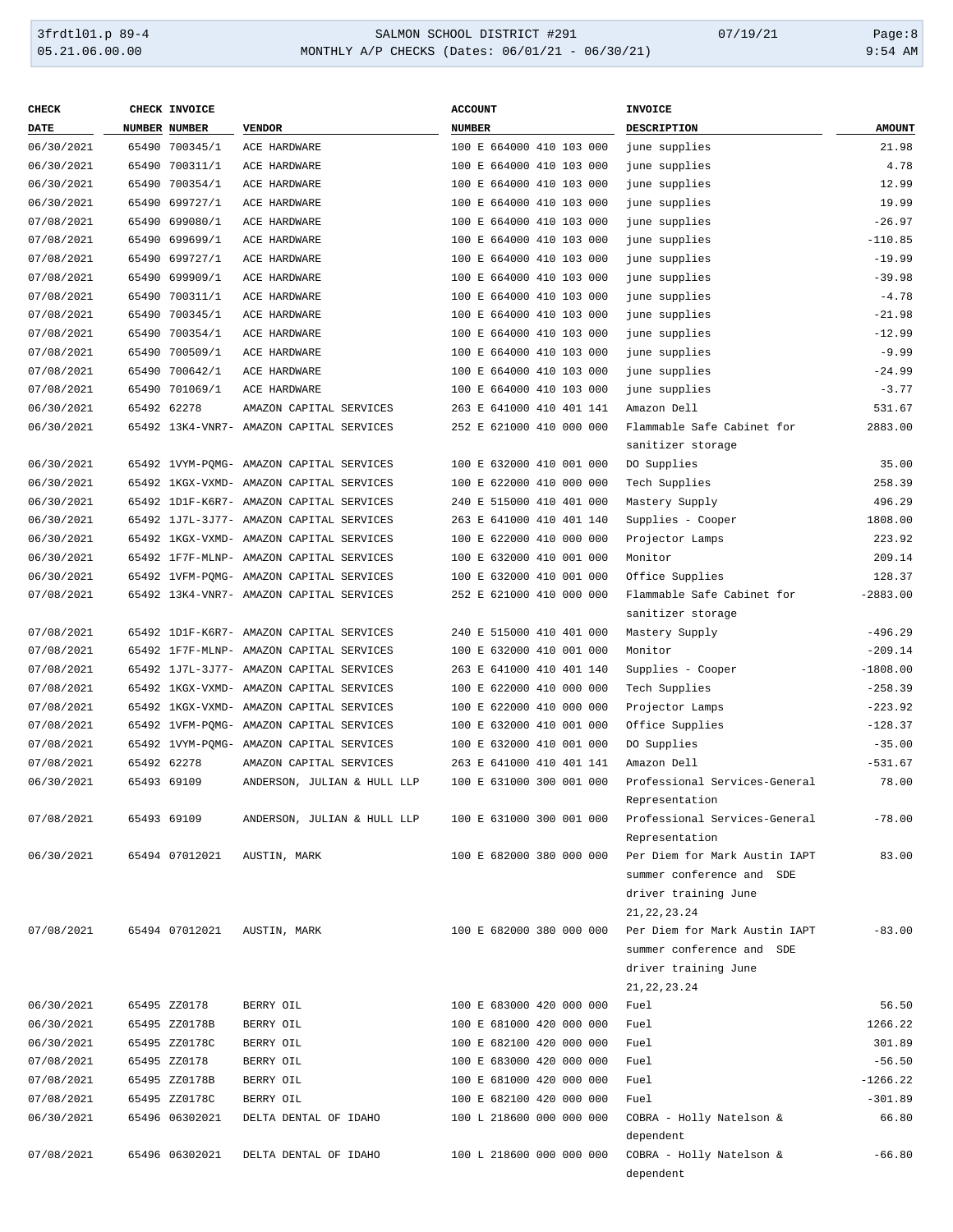| <b>CHECK</b> | CHECK INVOICE   |                                                                          | <b>ACCOUNT</b>           | <b>INVOICE</b>               |               |
|--------------|-----------------|--------------------------------------------------------------------------|--------------------------|------------------------------|---------------|
| <b>DATE</b>  | NUMBER NUMBER   | <b>VENDOR</b>                                                            | <b>NUMBER</b>            | DESCRIPTION                  | <b>AMOUNT</b> |
| 06/30/2021   | 65497 07012021  | GROVE HOTEL                                                              | 100 E 681000 380 000 085 | Rooms for IAPT summer        | 969.00        |
|              |                 |                                                                          |                          | conference and SDE driver    |               |
|              |                 |                                                                          |                          | training in Boise June       |               |
|              |                 |                                                                          |                          | 21,22, and 23rd              |               |
| 07/08/2021   | 65497 07012021  | GROVE HOTEL                                                              | 100 E 681000 380 000 085 | Rooms for IAPT summer        | $-969.00$     |
|              |                 |                                                                          |                          | conference and SDE driver    |               |
|              |                 |                                                                          |                          | training in Boise June       |               |
|              |                 |                                                                          |                          | 21,22, and 23rd              |               |
| 06/30/2021   | 65498 821059-01 | H-K CONTRACTORS INC.                                                     | 100 E 663000 410 401 000 | parking lot repair           | 2598.30       |
| 07/08/2021   | 65498 821059-01 | H-K CONTRACTORS INC.                                                     | 100 E 663000 410 401 000 | parking lot repair           | $-2598.30$    |
| 06/30/2021   | 65499 06302021  | HUMAN DYNAMICS & DIAGNOSTICS                                             | 260 E 521000 310 000 000 | BI Sped Service June 2021    | 1742.00       |
| 07/08/2021   | 65499 06302021  | HUMAN DYNAMICS & DIAGNOSTICS                                             | 260 E 521000 310 000 000 | BI Sped Service June 2021    | $-1742.00$    |
| 06/30/2021   | 65500 06282021  | INFANGER, SHARON                                                         | 249 E 515000 385 401 000 | Travel Expense Voucher       | 121.25        |
|              |                 |                                                                          |                          | Salmon-Boise (Infanger)      |               |
| 07/08/2021   | 65500 06282021  | INFANGER, SHARON                                                         | 249 E 515000 385 401 000 | Travel Expense Voucher       | $-121.25$     |
|              |                 |                                                                          |                          | Salmon-Boise (Infanger)      |               |
| 06/30/2021   |                 | 65501 657-810538 LA QUINTA INN & SUITES BY WYND 100 E 531000 380 401 000 |                          | Room Charge for Baseball     | 714.00        |
|              |                 |                                                                          |                          | invoice #'s - 657-810538,    |               |
|              |                 |                                                                          |                          | 684-798140, 708-169476,      |               |
|              |                 |                                                                          |                          | 741-669896, 774-697126,      |               |
|              |                 |                                                                          |                          | 797-811848                   |               |
| 07/08/2021   |                 | 65501 657-810538 LA QUINTA INN & SUITES BY WYND 100 E 531000 380 401 000 |                          | Room Charge for Baseball     | $-714.00$     |
|              |                 |                                                                          |                          | invoice #'s - 657-810538,    |               |
|              |                 |                                                                          |                          | 684-798140, 708-169476,      |               |
|              |                 |                                                                          |                          | 741-669896, 774-697126,      |               |
|              |                 |                                                                          |                          | 797-811848                   |               |
| 06/30/2021   | 65502 L03652    | LEMHI LUMBER                                                             | 100 E 664000 410 401 000 | june supplies                | 6.49          |
| 06/30/2021   | 65502 L04387    | LEMHI LUMBER                                                             | 100 E 664000 410 401 000 | june supplies                | 5.49          |
| 07/08/2021   | 65502 L03652    | LEMHI LUMBER                                                             | 100 E 664000 410 401 000 | june supplies                | $-6.49$       |
| 07/08/2021   | 65502 L04387    | LEMHI LUMBER                                                             | 100 E 664000 410 401 000 | june supplies                | $-5.49$       |
| 06/30/2021   | 65503 BSE-9043  | OXFORD SUITES                                                            | 249 E 515000 385 401 000 | NOWAC Conference motel       | 294.00        |
|              |                 |                                                                          |                          | rooms (Sharon Infanger)      |               |
| 07/08/2021   | 65503 BSE-9043  | OXFORD SUITES                                                            | 249 E 515000 385 401 000 | NOWAC Conference motel       | $-294.00$     |
|              |                 |                                                                          |                          | rooms (Sharon Infanger)      |               |
| 06/30/2021   | 65504 06302021  | RICHARD JORDAN CONSTRUCTION                                              | 254 E 632000 300 000 000 | Installment for new Modular  | 67679.00      |
| 06/30/2021   | 65504 06292021  | RICHARD JORDAN CONSTRUCTION                                              | 100 E 663000 410 401 000 | concrete work at alt. school | 9000.00       |
|              |                 |                                                                          |                          | and high school              |               |
| 07/08/2021   | 65504 06292021  | RICHARD JORDAN CONSTRUCTION                                              | 100 E 663000 410 401 000 | concrete work at alt. school | $-9000.00$    |
|              |                 |                                                                          |                          | and high school              |               |
| 07/08/2021   | 65504 06302021  | RICHARD JORDAN CONSTRUCTION                                              | 254 E 632000 300 000 000 | Installment for new Modular  | $-67679.00$   |
| 06/30/2021   | 65505 06032021  | STEELE MEMORIAL MEDICAL CENTER                                           | 100 E 521000 300 000 000 | Therapy                      | 8350.75       |
| 07/08/2021   | 65505 06032021  | STEELE MEMORIAL MEDICAL CENTER                                           | 100 E 521000 300 000 000 | Therapy                      | $-8350.75$    |
| 06/30/2021   | 65506 07072021  | WENGER                                                                   | 100 E 532000 410 401 121 | Lynch Center Drum Podium     | 2618.66       |
| 07/08/2021   | 65506 07072021  | WENGER                                                                   | 100 E 532000 410 401 121 | Lynch Center Drum Podium     | $-2618.66$    |
| 06/30/2021   | 65507 06292021  | WESTERN RECORDS DESTRUCTION, I 100 E 632000 300 001 000                  |                          | Record Destruction           | 46.00         |
| 07/08/2021   | 65507 06292021  | WESTERN RECORDS DESTRUCTION, I                                           | 100 E 632000 300 001 000 | Record Destruction           | $-46.00$      |
| 06/30/2021   | 65509 700345/1  | ACE HARDWARE                                                             | 100 E 664000 410 103 000 | june supplies                | 21.98         |
| 06/30/2021   | 65509 700354/1  | ACE HARDWARE                                                             | 100 E 664000 410 103 000 | june supplies                | 12.99         |
| 06/30/2021   | 65509 701069/1  | ACE HARDWARE                                                             | 100 E 664000 410 103 000 | june supplies                | 3.77          |
| 06/30/2021   | 65509 699909/1  | ACE HARDWARE                                                             | 100 E 664000 410 103 000 | june supplies                | 39.98         |
| 06/30/2021   | 65509 700311/1  | ACE HARDWARE                                                             | 100 E 664000 410 103 000 | june supplies                | 4.78          |
| 06/30/2021   | 65509 700509/1  | ACE HARDWARE                                                             | 100 E 664000 410 103 000 | june supplies                | 9.99          |
| 06/30/2021   | 65509 700642/1  | ACE HARDWARE                                                             | 100 E 664000 410 103 000 | june supplies                | 24.99         |
| 06/30/2021   | 65509 699080/1  | ACE HARDWARE                                                             | 100 E 664000 410 103 000 | june supplies                | 26.97         |
| 06/30/2021   | 65509 699699/1  | ACE HARDWARE                                                             | 100 E 664000 410 103 000 | june supplies                | 110.85        |
| 06/30/2021   | 65509 699727/1  | ACE HARDWARE                                                             | 100 E 664000 410 103 000 | june supplies                | 19.99         |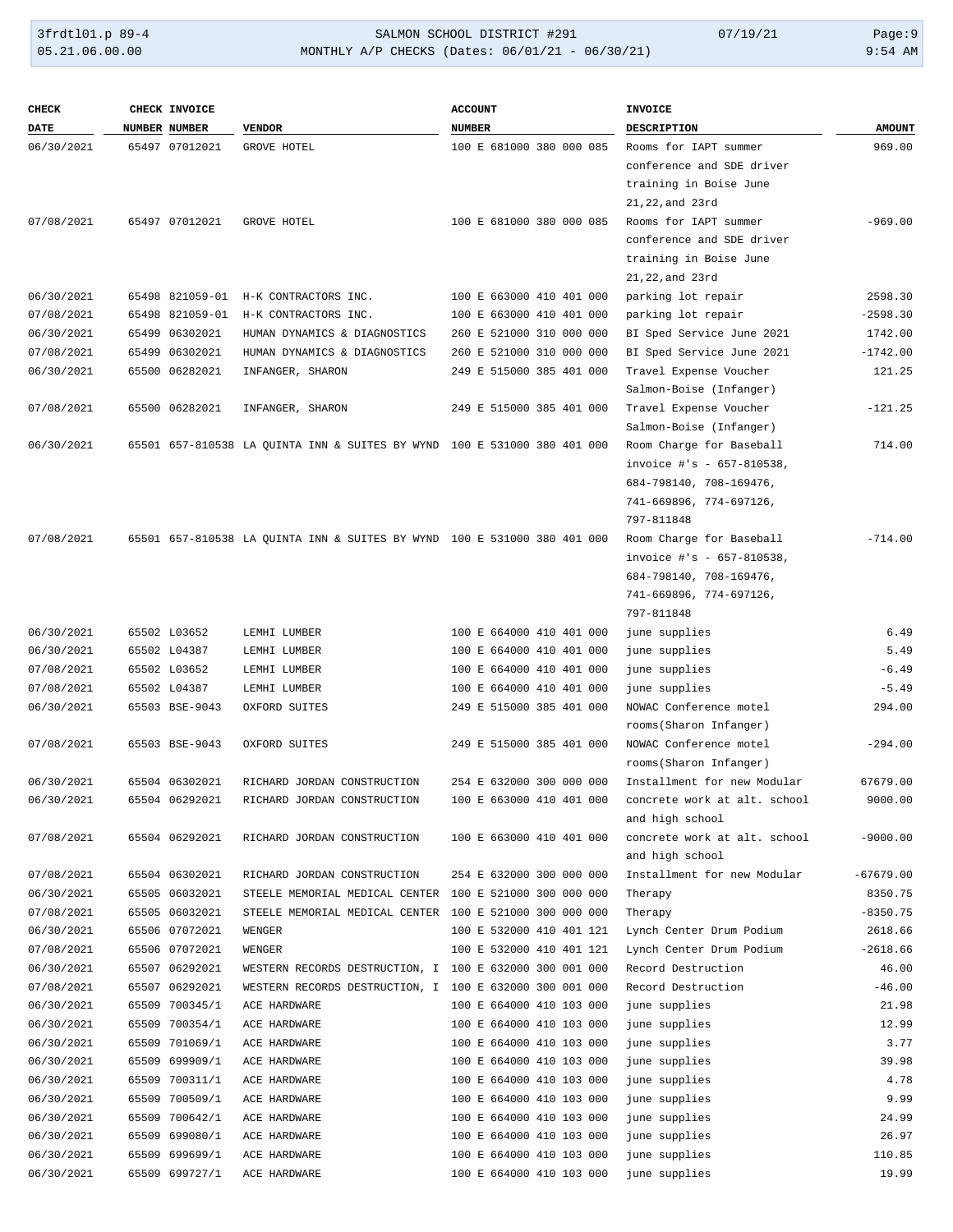#### 3frdtl01.p 89-4 SALMON SCHOOL DISTRICT #291 07/19/21 Page:10 05.21.06.00.00 MONTHLY A/P CHECKS (Dates: 06/01/21 - 06/30/21) 9:54 AM

|  | 9:54 AM |
|--|---------|

| <b>CHECK</b> | CHECK INVOICE        |                                                                          | <b>ACCOUNT</b>           | <b>INVOICE</b>                |               |
|--------------|----------------------|--------------------------------------------------------------------------|--------------------------|-------------------------------|---------------|
| <b>DATE</b>  | <b>NUMBER NUMBER</b> | <b>VENDOR</b>                                                            | <b>NUMBER</b>            | <b>DESCRIPTION</b>            | <b>AMOUNT</b> |
| 06/30/2021   |                      | 65511 1VFM-PQMG- AMAZON CAPITAL SERVICES                                 | 100 E 632000 410 001 000 | Office Supplies               | 128.37        |
| 06/30/2021   |                      | 65511 1VYM-PQMG- AMAZON CAPITAL SERVICES                                 | 100 E 632000 410 001 000 | DO Supplies                   | 35.00         |
| 06/30/2021   | 65511 62278          | AMAZON CAPITAL SERVICES                                                  | 263 E 641000 410 401 141 | Amazon Dell                   | 531.67        |
| 06/30/2021   |                      | 65511 13K4-VNR7- AMAZON CAPITAL SERVICES                                 | 252 E 621000 410 000 000 | Flammable Safe Cabinet for    | 2883.00       |
|              |                      |                                                                          |                          | sanitizer storage             |               |
| 06/30/2021   |                      | 65511 1D1F-K6R7- AMAZON CAPITAL SERVICES                                 | 240 E 515000 410 401 000 | Mastery Supply                | 496.29        |
| 06/30/2021   |                      | 65511 1F7F-MLNP- AMAZON CAPITAL SERVICES                                 | 100 E 632000 410 001 000 | Monitor                       | 209.14        |
| 06/30/2021   |                      | 65511 1J7L-3J77- AMAZON CAPITAL SERVICES                                 | 263 E 641000 410 401 140 | Supplies - Cooper             | 1808.00       |
| 06/30/2021   |                      | 65511 1KGX-VXMD- AMAZON CAPITAL SERVICES                                 | 100 E 622000 410 000 000 | Tech Supplies                 | 258.39        |
| 06/30/2021   |                      | 65511 1KGX-VXMD- AMAZON CAPITAL SERVICES                                 | 100 E 622000 410 000 000 | Projector Lamps               | 223.92        |
| 06/30/2021   | 65512 69109          | ANDERSON, JULIAN & HULL LLP                                              | 100 E 631000 300 001 000 | Professional Services-General | 78.00         |
|              |                      |                                                                          |                          | Representation                |               |
| 06/30/2021   | 65513 07012021       | AUSTIN, MARK                                                             | 100 E 682000 380 000 000 | Per Diem for Mark Austin IAPT | 83.00         |
|              |                      |                                                                          |                          | summer conference and SDE     |               |
|              |                      |                                                                          |                          | driver training June          |               |
|              |                      |                                                                          |                          | 21, 22, 23. 24                |               |
| 06/30/2021   | 65514 ZZ0178C        | BERRY OIL                                                                | 100 E 682100 420 000 000 | Fuel                          | 301.89        |
| 06/30/2021   | 65514 ZZ0178B        | BERRY OIL                                                                | 100 E 681000 420 000 000 | Fuel                          | 1266.22       |
| 06/30/2021   | 65514 ZZ0178         | BERRY OIL                                                                | 100 E 683000 420 000 000 | Fuel                          | 56.50         |
| 06/30/2021   | 65515 06302021       | DELTA DENTAL OF IDAHO                                                    | 100 L 218600 000 000 000 | COBRA - Holly Natelson &      | 66.80         |
|              |                      |                                                                          |                          | dependent                     |               |
| 06/30/2021   | 65516 07012021       | GROVE HOTEL                                                              | 100 E 681000 380 000 085 | Rooms for IAPT summer         | 969.00        |
|              |                      |                                                                          |                          | conference and SDE driver     |               |
|              |                      |                                                                          |                          | training in Boise June        |               |
|              |                      |                                                                          |                          | 21,22, and 23rd               |               |
| 06/30/2021   | 65517 821059-01      | H-K CONTRACTORS INC.                                                     | 100 E 663000 410 401 000 | parking lot repair            | 2598.30       |
| 06/30/2021   | 65518 06302021       | HUMAN DYNAMICS & DIAGNOSTICS                                             | 260 E 521000 310 000 000 | BI Sped Service June 2021     | 1742.00       |
| 06/30/2021   | 65519 06282021       | INFANGER, SHARON                                                         | 249 E 515000 385 401 000 | Travel Expense Voucher        | 121.25        |
|              |                      |                                                                          |                          | Salmon-Boise (Infanger)       |               |
| 06/30/2021   |                      | 65520 657-810538 LA QUINTA INN & SUITES BY WYND 100 E 531000 380 401 000 |                          | Room Charge for Baseball      | 714.00        |
|              |                      |                                                                          |                          | invoice #'s - 657-810538,     |               |
|              |                      |                                                                          |                          | 684-798140, 708-169476,       |               |
|              |                      |                                                                          |                          | 741-669896, 774-697126,       |               |
|              |                      |                                                                          |                          | 797-811848                    |               |
| 06/30/2021   | 65521 L03652         | LEMHI LUMBER                                                             | 100 E 664000 410 401 000 | june supplies                 | 6.49          |
| 06/30/2021   | 65521 L04387         | LEMHI LUMBER                                                             | 100 E 664000 410 401 000 | june supplies                 | 5.49          |
| 06/30/2021   | 65522 BSE-9043       | OXFORD SUITES                                                            | 249 E 515000 385 401 000 | NOWAC Conference motel        | 294.00        |
|              |                      |                                                                          |                          | rooms (Sharon Infanger)       |               |
| 06/30/2021   | 65523 06292021       | RICHARD JORDAN CONSTRUCTION                                              | 100 E 663000 410 401 000 | concrete work at alt. school  | 9000.00       |
|              |                      |                                                                          |                          | and high school               |               |
| 06/30/2021   | 65523 06302021       | RICHARD JORDAN CONSTRUCTION                                              | 254 E 632000 300 000 000 | Installment for new Modular   | 67679.00      |
| 06/30/2021   | 65524 06032021       | STEELE MEMORIAL MEDICAL CENTER                                           | 100 E 521000 300 000 000 | Therapy                       | 8350.75       |
| 06/30/2021   | 65525 07072021       | WENGER                                                                   | 100 E 532000 410 401 121 | Lynch Center Drum Podium      | 2618.66       |
| 06/30/2021   | 65526 06292021       | WESTERN RECORDS DESTRUCTION, I                                           | 100 E 632000 300 001 000 | Record Destruction            | 46.00         |
| 06/30/2021   | 65527 06302021       | CITY OF SALMON                                                           | 220 E 661000 332 000 000 | Water                         | 1357.38       |
| 06/30/2021   | 65528 107953         | R & S DISTRIBUTING                                                       | 100 E 661000 410 000 000 | carpet cleaner and defoamer   | 250.06        |
| 06/30/2021   |                      | 65529 81-1831128 SAVEWAY MARKET                                          | 290 E 710000 410 000 000 | PO for food                   | 34.67         |
| 06/30/2021   |                      | 65529 04-1676436 SAVEWAY MARKET                                          | 249 E 515000 410 401 000 | NTE for DFY                   | 38.35         |
| 06/30/2021   |                      | 65529 02-1610886 SAVEWAY MARKET                                          | 290 E 710000 410 000 000 | PO for food                   | 20.44         |
| 06/30/2021   |                      | 65529 02-1628232 SAVEWAY MARKET                                          | 249 E 515000 410 401 000 | NTE for DFY                   | 54.10         |
| 06/30/2021   | 65530 06222021       | STRICTLY SPRINKLERS INC.                                                 | 100 E 665000 410 000 000 | replacement valve for         | 117.00        |
|              |                      |                                                                          |                          | sprinkler system at high      |               |
|              |                      |                                                                          |                          | school                        |               |
| 06/30/2021   | 65531 0545962        | WESTERN RECORDS DESTRUCTION, I 100 E 632000 300 001 000                  |                          | Record Destruction short pay  | 2.00          |
|              |                      |                                                                          |                          | adjusment                     |               |
| 06/30/2021   | 65532 4785796b       | BERRY OIL                                                                | 100 E 681000 420 000 000 | Route Fuel                    | 99.47         |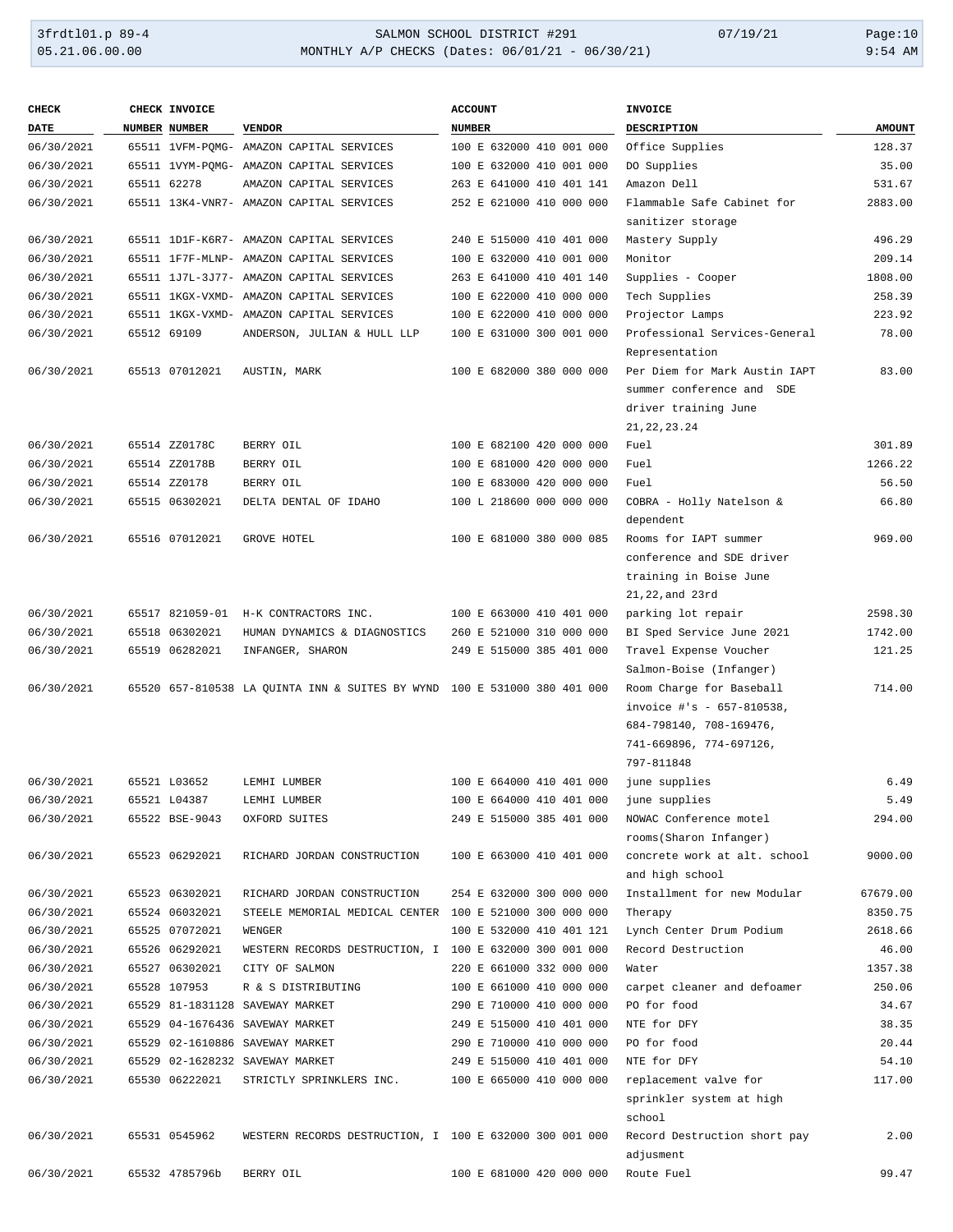# 3frdtl01.p 89-4 <br>
34LMON SCHOOL DISTRICT #291 07/19/21 Page:11<br>
354 AM
05.21.06.00.00 MONTHLY A/P CHECKS (Dates: 06/01/21 - 06/30/21) MONTHLY A/P CHECKS (Dates: 06/01/21 - 06/30/21)

| <b>CHECK</b>                  |            | CHECK INVOICE                         |                                                         | <b>ACCOUNT</b>                           | <b>INVOICE</b>                |               |
|-------------------------------|------------|---------------------------------------|---------------------------------------------------------|------------------------------------------|-------------------------------|---------------|
| <b>DATE</b>                   |            | NUMBER NUMBER                         | <b>VENDOR</b>                                           | <b>NUMBER</b>                            | DESCRIPTION                   | <b>AMOUNT</b> |
| 06/30/2021                    |            | 65532 4785796                         | BERRY OIL                                               | 100 E 681000 420 000 000                 | Route Fuel                    | 134.77        |
| 06/30/2021                    |            | 65533 6551-74334 CARQUEST             |                                                         | 100 E 665000 410 000 000                 | Maintenance Supplies          | 99.82         |
| 06/30/2021                    |            | 65550 178950                          | BRYSON SALES AND SERVICE INC                            | 100 E 681000 410 000 085                 | Bus Parts 14-1 exhaust hanger | 78.17         |
| 06/30/2021                    |            | 65550 178812                          | BRYSON SALES AND SERVICE INC                            | 100 E 681000 410 000 085                 | Bus Parts 18-1 horn           | 19.58         |
|                               |            |                                       |                                                         |                                          | brush, 12-1 seat valve        |               |
|                               |            |                                       |                                                         |                                          |                               | 56.01         |
| 06/30/2021                    |            | 65550 178974                          | BRYSON SALES AND SERVICE INC                            | 100 E 681000 410 000 085                 | Bus Parts 18-1 horn           |               |
|                               |            |                                       |                                                         |                                          | brush, 12-1 seat valve        |               |
| 06/30/2021                    |            | 65551 07132021                        | INFANGER, SHARON                                        | 249 E 515000 385 401 000                 | NOWAK training mileage        | 291.20        |
| 06/30/2021                    |            | 65552 20-68334                        | LEMHI SANITATION SERVICE INC                            | 100 E 661000 331 000 000                 | Blanket PO for Garbage        | 992.45        |
| 06/30/2021                    |            | 65553 06302021                        | LEMHI'S AFTER SCHOOL PROMISE,                           | 273 E 512000 300 000 000                 | Rent for Presbyterian Center  | 325.00        |
| 06/30/2021                    |            | 65553 07122021                        | LEMHI'S AFTER SCHOOL PROMISE,                           | 273 E 512000 300 000 000                 | Lemhi After School Promise-   | 8815.54       |
|                               |            |                                       |                                                         |                                          | May salaries & Benefits, June |               |
|                               |            |                                       |                                                         |                                          | Salaries & Benefits           |               |
| 06/30/2021                    |            | 65554 111837                          | PETERBILT                                               | 100 E 681000 410 000 085                 | Bus Parts 18-1 exhaust system | 85.00         |
|                               |            |                                       |                                                         |                                          | Nox sensor                    |               |
| 06/30/2021                    | 65555 5063 |                                       | ROCKY MOUNTAIN ELECTRIC                                 | 100 E 663000 300 000 000                 | 2 new service poles for bus   | 8201.18       |
|                               |            |                                       |                                                         |                                          | yard                          |               |
| 06/30/2021                    |            | 65556 06302021                        | VERIZON WIRELESS                                        | 245 E 632000 350 000 000                 | Cell Phone services           | 267.76        |
| 06/30/2021                    |            | 65557 06302021                        | IDAHO DEPT OF HEALTH & WELFARE 260 E 521000 310 000 000 |                                          | Medicaid Match Funds for June | 20000.00      |
|                               |            | 05/25/2021 202000252 20210525CD PERSI |                                                         | 100 L 218500 000 000 000                 | Payroll accrual               | $-70.37$      |
|                               |            | 05/25/2021 202000252 20210525CF PERSI |                                                         | 100 L 218500 000 000 000                 | Payroll accrual PERSI SL      | 0.00          |
|                               |            |                                       |                                                         |                                          |                               |               |
|                               |            | 05/25/2021 202000252 20210525CF PERSI |                                                         | 100 L 218500 000 000 000                 | Payroll accrual PERSI         | $-117.35$     |
|                               |            |                                       | 05/25/2021 202000253 20210525DD STATE TAX COMMISSION    | 100 L 218400 000 000 000                 | Payroll accrual               | 0.00          |
|                               |            | 05/25/2021 202000254 20210525DD EFTPS |                                                         | 100 L 218100 000 000 000                 | Payroll accrual               | $-60.93$      |
|                               |            | 05/25/2021 202000254 20210525DD EFTPS |                                                         | 100 L 218300 000 000 000                 | Payroll accrual               | 0.00          |
|                               |            | 05/25/2021 202000254 20210525DD EFTPS |                                                         | 100 L 218200 000 000 000                 | Payroll accrual               | $-14.25$      |
|                               |            | 05/25/2021 202000254 20210525DF EFTPS |                                                         | 100 L 218100 000 000 000                 | Payroll accrual               | $-60.93$      |
|                               |            | 05/25/2021 202000254 20210525DF EFTPS |                                                         | 100 L 218200 000 000 000                 | Payroll accrual               | $-14.25$      |
|                               |            | 05/25/2021 202000255 20210525DD PERSI |                                                         | 100 L 218500 000 000 000                 | Payroll accrual               | 70.37         |
|                               |            | 05/25/2021 202000255 20210525DF PERSI |                                                         | 100 L 218500 000 000 000                 | Payroll accrual PERSI SL      | 0.00          |
|                               |            | 05/25/2021 202000255 20210525DF PERSI |                                                         | 100 L 218500 000 000 000                 | Payroll accrual PERSI         | 117.35        |
|                               |            |                                       | 05/25/2021 202000256 20210525ED STATE TAX COMMISSION    | 100 L 218400 000 000 000                 | Payroll accrual               | 0.00          |
|                               |            | 05/25/2021 202000257 20210525ED EFTPS |                                                         | 100 L 218100 000 000 000                 | Payroll accrual               | 60.93         |
|                               |            | 05/25/2021 202000257 20210525ED EFTPS |                                                         | 100 L 218300 000 000 000                 | Payroll accrual               | 0.00          |
|                               |            | 05/25/2021 202000257 20210525ED EFTPS |                                                         | 100 L 218200 000 000 000                 | Payroll accrual               | 14.25         |
|                               |            | 05/25/2021 202000257 20210525EF EFTPS |                                                         | 100 L 218100 000 000 000 Payroll accrual |                               | 60.93         |
|                               |            | 05/25/2021 202000257 20210525EF EFTPS |                                                         | 100 L 218200 000 000 000                 | Payroll accrual               | 14.25         |
| 06/09/2021 202000258 290762   |            |                                       |                                                         |                                          | COBRA Blanket PO              | 50.00         |
|                               |            |                                       | FLORES & ASSOCIATES                                     | 100 E 632000 310 001 000                 |                               |               |
|                               |            | 06/24/2021 202000261 20210624AD PERSI |                                                         | 100 L 218500 000 000 000                 | Payroll accrual               | 4275.48       |
|                               |            | 06/24/2021 202000261 20210624AD PERSI |                                                         | 100 L 218500 000 000 000                 | Payroll accrual               | 49600.00      |
|                               |            | 06/24/2021 202000261 20210624AF PERSI |                                                         | 100 L 218500 000 000 000                 | Payroll accrual PERSI SL      | 0.00          |
|                               |            | 06/24/2021 202000261 20210624AF PERSI |                                                         | 100 L 218500 000 000 000                 | Payroll accrual PERSI         | 7129.78       |
|                               |            |                                       | 06/24/2021 202000262 20210624AD STATE TAX COMMISSION    | 100 L 218400 000 000 000                 | Payroll accrual               | 24.00         |
|                               |            | 06/24/2021 202000263 20210624AD EFTPS |                                                         | 100 L 218200 000 000 000                 | Payroll accrual               | 865.84        |
|                               |            | 06/24/2021 202000263 20210624AF EFTPS |                                                         | 100 L 218100 000 000 000                 | Payroll accrual               | 3702.23       |
|                               |            | 06/24/2021 202000263 20210624AF EFTPS |                                                         | 100 L 218200 000 000 000                 | Payroll accrual               | 865.84        |
| 05/31/2021 202000264 May 2021 |            |                                       | STATE TAX COMMISSION                                    | 100 L 223100 000 000 000                 | May Sales Tax                 | 128.43        |
| 05/31/2021 202000264 May 2021 |            |                                       | STATE TAX COMMISSION                                    | 100 E 531000 300 401 000                 | May Sales Tax                 | 6.79          |
| 05/31/2021 202000264 May 2021 |            |                                       | STATE TAX COMMISSION                                    | 290 E 710000 390 000 000                 | May Sales Tax                 | 7.68          |
|                               |            | 06/24/2021 202000266 20210624AD PERSI |                                                         | 100 L 218500 000 000 000                 | Payroll accrual               | 1313.97       |
|                               |            | 06/24/2021 202000266 20210624AD PERSI |                                                         | 262 L 218500 000 000 000                 | Payroll accrual               | 71.10         |
|                               |            | 06/24/2021 202000266 20210624AD PERSI |                                                         | 100 L 218500 000 000 000                 | Payroll accrual               | 400.00        |
|                               |            | 06/24/2021 202000266 20210624AD PERSI |                                                         | 100 L 218500 000 000 000                 | Payroll accrual               | 150.86        |
|                               |            | 06/24/2021 202000266 20210624BD PERSI |                                                         | 100 L 218500 000 000 000                 | Payroll accrual               | 18702.26      |
|                               |            | 06/24/2021 202000266 20210624BD PERSI |                                                         | 251 L 218500 000 000 000                 |                               | 1023.69       |
|                               |            |                                       |                                                         |                                          | Payroll accrual               |               |
|                               |            | 06/24/2021 202000266 20210624BD PERSI |                                                         | 231 L 218500 000 000 000                 | Payroll accrual               | 307.96        |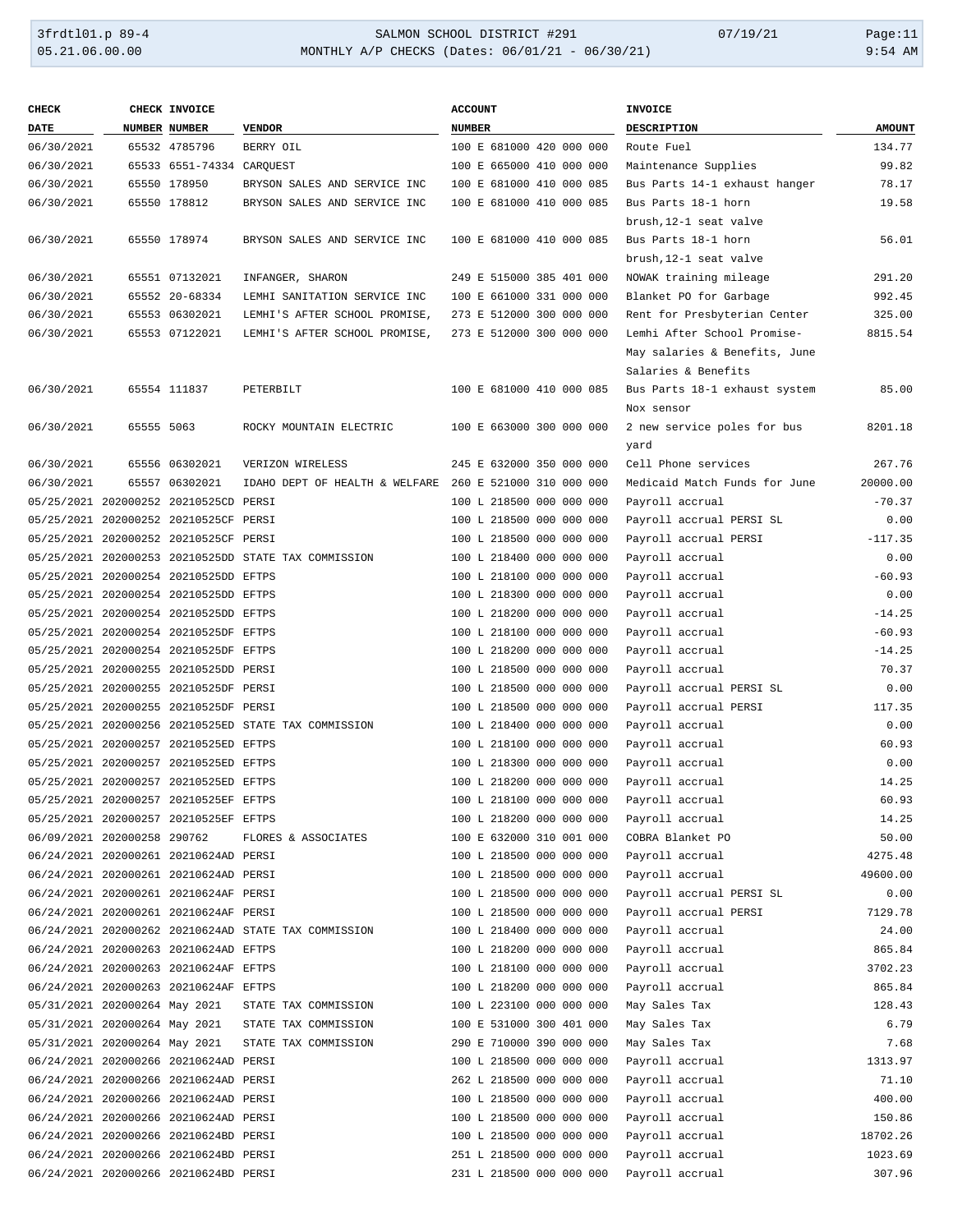| <b>CHECK</b> | CHECK INVOICE                         |                                                      | <b>ACCOUNT</b>           | INVOICE                  |               |
|--------------|---------------------------------------|------------------------------------------------------|--------------------------|--------------------------|---------------|
| <b>DATE</b>  | NUMBER NUMBER                         | <b>VENDOR</b>                                        | <b>NUMBER</b>            | DESCRIPTION              | <b>AMOUNT</b> |
|              | 06/24/2021 202000266 20210624BD PERSI |                                                      | 271 L 218500 000 000 000 | Payroll accrual          | 322.20        |
|              | 06/24/2021 202000266 20210624BD PERSI |                                                      | 262 L 218500 000 000 000 | Payroll accrual          | 651.90        |
|              | 06/24/2021 202000266 20210624BD PERSI |                                                      | 100 L 218500 000 000 000 | Payroll accrual          | 1445.90       |
|              | 06/24/2021 202000266 20210624BD PERSI |                                                      | 262 L 218500 000 000 000 | Payroll accrual          | 9.10          |
|              | 06/24/2021 202000266 20210624BF PERSI |                                                      | 100 L 218500 000 000 000 | Payroll accrual PERSI SL | 0.00          |
|              | 06/24/2021 202000266 20210624BF PERSI |                                                      | 251 L 218500 000 000 000 | Payroll accrual PERSI SL | 0.00          |
|              | 06/24/2021 202000266 20210624BF PERSI |                                                      | 231 L 218500 000 000 000 | Payroll accrual PERSI SL | 0.00          |
|              | 06/24/2021 202000266 20210624BF PERSI |                                                      | 271 L 218500 000 000 000 | Payroll accrual PERSI SL | 0.00          |
|              | 06/24/2021 202000266 20210624BF PERSI |                                                      | 262 L 218500 000 000 000 | Payroll accrual PERSI SL | 0.00          |
|              | 06/24/2021 202000266 20210624BF PERSI |                                                      | 100 L 218500 000 000 000 | Payroll accrual PERSI    | 31187.84      |
|              | 06/24/2021 202000266 20210624BF PERSI |                                                      | 251 L 218500 000 000 000 | Payroll accrual PERSI    | 1707.14       |
|              |                                       |                                                      |                          |                          |               |
|              | 06/24/2021 202000266 20210624BF PERSI |                                                      | 231 L 218500 000 000 000 | Payroll accrual PERSI    | 513.55        |
|              | 06/24/2021 202000266 20210624BF PERSI |                                                      | 271 L 218500 000 000 000 | Payroll accrual PERSI    | 537.30        |
|              | 06/24/2021 202000266 20210624BF PERSI |                                                      | 262 L 218500 000 000 000 | Payroll accrual PERSI    | 1087.13       |
|              | 06/24/2021 202000267 20210624AD SEA   |                                                      | 100 L 218906 000 000 000 | Payroll accrual SEA Dues | 102.50        |
|              | 06/24/2021 202000267 20210624AD SEA   |                                                      | 251 L 218906 000 000 000 | Payroll accrual SEA Dues | 2.50          |
|              | 06/24/2021 202000267 20210624AD SEA   |                                                      | 231 L 218906 000 000 000 | Payroll accrual SEA Dues | 2.50          |
|              |                                       | 06/24/2021 202000268 20210624AD STATE TAX COMMISSION | 100 L 218400 000 000 000 | Payroll accrual          | 1879.00       |
|              |                                       | 06/24/2021 202000268 20210624AD STATE TAX COMMISSION | 251 L 218400 000 000 000 | Payroll accrual          | 70.00         |
|              |                                       | 06/24/2021 202000268 20210624BD STATE TAX COMMISSION | 100 L 218400 000 000 000 | Payroll accrual          | 6511.90       |
|              |                                       | 06/24/2021 202000268 20210624BD STATE TAX COMMISSION | 251 L 218400 000 000 000 | Payroll accrual          | 590.42        |
|              |                                       | 06/24/2021 202000268 20210624BD STATE TAX COMMISSION | 231 L 218400 000 000 000 | Payroll accrual          | 27.00         |
|              |                                       | 06/24/2021 202000268 20210624BD STATE TAX COMMISSION | 271 L 218400 000 000 000 | Payroll accrual          | 122.71        |
|              |                                       | 06/24/2021 202000268 20210624BD STATE TAX COMMISSION | 262 L 218400 000 000 000 | Payroll accrual          | 231.97        |
|              | 06/24/2021 202000269 20210624BD EFTPS |                                                      | 100 L 218100 000 000 000 | Payroll accrual          | 15597.71      |
|              | 06/24/2021 202000269 20210624BD EFTPS |                                                      | 251 L 218100 000 000 000 | Payroll accrual          | 877.11        |
|              | 06/24/2021 202000269 20210624BD EFTPS |                                                      | 231 L 218100 000 000 000 | Payroll accrual          | 266.13        |
|              | 06/24/2021 202000269 20210624BD EFTPS |                                                      | 271 L 218100 000 000 000 | Payroll accrual          | 268.76        |
|              | 06/24/2021 202000269 20210624BD EFTPS |                                                      | 262 L 218100 000 000 000 | Payroll accrual          | 552.79        |
|              | 06/24/2021 202000269 20210624BD EFTPS |                                                      | 100 L 218300 000 000 000 | Payroll accrual          | 18538.69      |
|              | 06/24/2021 202000269 20210624BD EFTPS |                                                      | 251 L 218300 000 000 000 | Payroll accrual          | 1499.62       |
|              | 06/24/2021 202000269 20210624BD EFTPS |                                                      | 231 L 218300 000 000 000 | Payroll accrual          | 153.44        |
|              | 06/24/2021 202000269 20210624BD EFTPS |                                                      | 271 L 218300 000 000 000 | Payroll accrual          | 322.75        |
|              | 06/24/2021 202000269 20210624BD EFTPS |                                                      | 262 L 218300 000 000 000 | Payroll accrual          | 659.17        |
|              | 06/24/2021 202000269 20210624BD EFTPS |                                                      | 100 L 218200 000 000 000 | Payroll accrual          | 3647.83       |
|              | 06/24/2021 202000269 20210624BD EFTPS |                                                      | 251 L 218200 000 000 000 | Payroll accrual          | 205.14        |
|              | 06/24/2021 202000269 20210624BD EFTPS |                                                      | 231 L 218200 000 000 000 | Payroll accrual          | 62.24         |
|              | 06/24/2021 202000269 20210624BD EFTPS |                                                      | 271 L 218200 000 000 000 | Payroll accrual          | 62.86         |
|              | 06/24/2021 202000269 20210624BD EFTPS |                                                      | 262 L 218200 000 000 000 | Payroll accrual          | 129.28        |
|              | 06/24/2021 202000269 20210624BF EFTPS |                                                      | 100 L 218100 000 000 000 | Payroll accrual          | 15597.71      |
|              | 06/24/2021 202000269 20210624BF EFTPS |                                                      | 251 L 218100 000 000 000 | Payroll accrual          | 877.11        |
|              | 06/24/2021 202000269 20210624BF EFTPS |                                                      | 231 L 218100 000 000 000 | Payroll accrual          | 266.13        |
|              | 06/24/2021 202000269 20210624BF EFTPS |                                                      | 271 L 218100 000 000 000 | Payroll accrual          | 268.76        |
|              | 06/24/2021 202000269 20210624BF EFTPS |                                                      | 262 L 218100 000 000 000 | Payroll accrual          | 552.79        |
|              | 06/24/2021 202000269 20210624BF EFTPS |                                                      | 100 L 218200 000 000 000 | Payroll accrual          | 3647.83       |
|              | 06/24/2021 202000269 20210624BF EFTPS |                                                      | 251 L 218200 000 000 000 | Payroll accrual          | 205.14        |
|              | 06/24/2021 202000269 20210624BF EFTPS |                                                      | 231 L 218200 000 000 000 | Payroll accrual          | 62.24         |
|              | 06/24/2021 202000269 20210624BF EFTPS |                                                      | 271 L 218200 000 000 000 | Payroll accrual          | 62.86         |
|              | 06/24/2021 202000269 20210624BF EFTPS |                                                      | 262 L 218200 000 000 000 | Payroll accrual          | 129.28        |
|              | 06/24/2021 202000270 20210624BD PERSI |                                                      | 100 L 218500 000 000 000 | Payroll accrual          | 376.77        |
|              | 06/24/2021 202000270 20210624BD PERSI |                                                      | 257 L 218500 000 000 000 | Payroll accrual          | 119.74        |
|              | 06/24/2021 202000270 20210624BD PERSI |                                                      | 100 L 218500 000 000 000 | Payroll accrual          | 30.26         |
|              | 06/24/2021 202000270 20210624CD PERSI |                                                      | 257 L 218500 000 000 000 | Payroll accrual          | 517.82        |
|              | 06/24/2021 202000270 20210624CD PERSI |                                                      | 100 L 218500 000 000 000 | Payroll accrual          | 3635.25       |
|              | 06/24/2021 202000270 20210624CD PERSI |                                                      | 251 L 218500 000 000 000 | Payroll accrual          | 320.75        |
|              | 06/24/2021 202000270 20210624CD PERSI |                                                      | 258 L 218500 000 000 000 | Payroll accrual          | 34.37         |
|              |                                       |                                                      |                          |                          |               |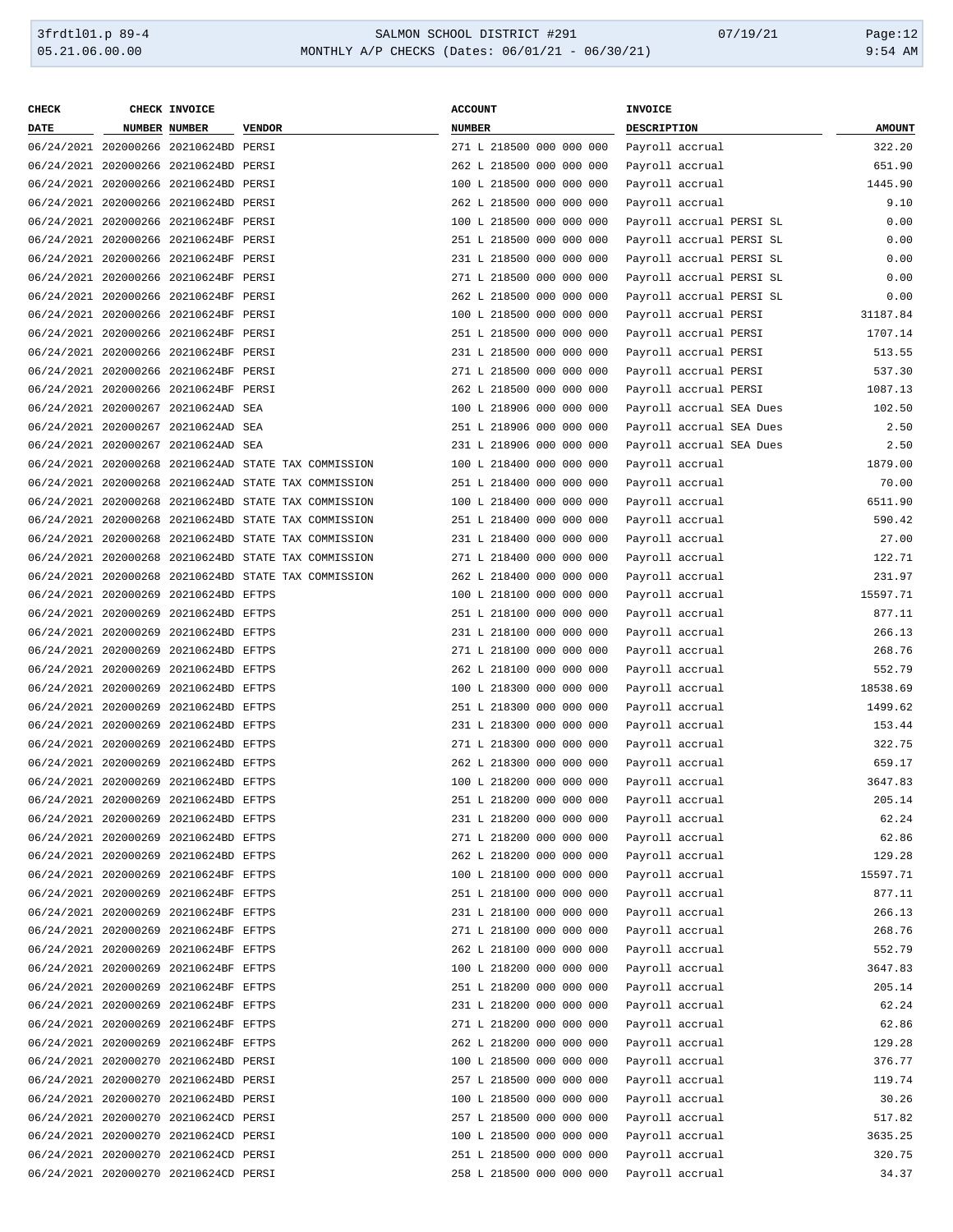| <b>CHECK</b> | CHECK INVOICE                         |                                                                                                              | <b>ACCOUNT</b>           | <b>INVOICE</b>           |               |
|--------------|---------------------------------------|--------------------------------------------------------------------------------------------------------------|--------------------------|--------------------------|---------------|
| <b>DATE</b>  | NUMBER NUMBER                         | <b>VENDOR</b>                                                                                                | <b>NUMBER</b>            | DESCRIPTION              | <b>AMOUNT</b> |
|              | 06/24/2021 202000270 20210624CD PERSI |                                                                                                              | 290 L 218500 000 000 000 | Payroll accrual          | 261.26        |
|              | 06/24/2021 202000270 20210624CD PERSI |                                                                                                              | 262 L 218500 000 000 000 | Payroll accrual          | 3.22          |
|              | 06/24/2021 202000270 20210624CD PERSI |                                                                                                              | 245 L 218500 000 000 000 | Payroll accrual          | 153.64        |
|              | 06/24/2021 202000270 20210624CD PERSI |                                                                                                              | 260 L 218500 000 000 000 | Payroll accrual          | 209.69        |
|              | 06/24/2021 202000270 20210624CD PERSI |                                                                                                              | 252 L 218500 000 000 000 | Payroll accrual          | 106.05        |
|              | 06/24/2021 202000270 20210624CD PERSI |                                                                                                              | 257 L 218500 000 000 000 | Payroll accrual          | 37.50         |
|              |                                       |                                                                                                              | 100 L 218500 000 000 000 |                          |               |
|              | 06/24/2021 202000270 20210624CD PERSI |                                                                                                              |                          | Payroll accrual          | 550.00        |
|              | 06/24/2021 202000270 20210624CD PERSI |                                                                                                              | 260 L 218500 000 000 000 | Payroll accrual          | 37.50         |
|              | 06/24/2021 202000270 20210624CF PERSI |                                                                                                              | 257 L 218500 000 000 000 | Payroll accrual PERSI SL | 0.00          |
|              | 06/24/2021 202000270 20210624CF PERSI |                                                                                                              | 100 L 218500 000 000 000 | Payroll accrual PERSI SL | 0.00          |
|              | 06/24/2021 202000270 20210624CF PERSI |                                                                                                              | 251 L 218500 000 000 000 | Payroll accrual PERSI SL | 0.00          |
|              | 06/24/2021 202000270 20210624CF PERSI |                                                                                                              | 258 L 218500 000 000 000 | Payroll accrual PERSI SL | 0.00          |
|              | 06/24/2021 202000270 20210624CF PERSI |                                                                                                              | 290 L 218500 000 000 000 | Payroll accrual PERSI SL | 0.00          |
|              | 06/24/2021 202000270 20210624CF PERSI |                                                                                                              | 262 L 218500 000 000 000 | Payroll accrual PERSI SL | 0.00          |
|              | 06/24/2021 202000270 20210624CF PERSI |                                                                                                              | 245 L 218500 000 000 000 | Payroll accrual PERSI SL | 0.00          |
|              | 06/24/2021 202000270 20210624CF PERSI |                                                                                                              | 260 L 218500 000 000 000 | Payroll accrual PERSI SL | 0.00          |
|              | 06/24/2021 202000270 20210624CF PERSI |                                                                                                              | 252 L 218500 000 000 000 | Payroll accrual PERSI SL | 0.00          |
|              | 06/24/2021 202000270 20210624CF PERSI |                                                                                                              | 257 L 218500 000 000 000 | Payroll accrual PERSI    | 863.53        |
|              | 06/24/2021 202000270 20210624CF PERSI |                                                                                                              | 100 L 218500 000 000 000 | Payroll accrual PERSI    | 6062.09       |
|              | 06/24/2021 202000270 20210624CF PERSI |                                                                                                              | 251 L 218500 000 000 000 | Payroll accrual PERSI    | 534.86        |
|              | 06/24/2021 202000270 20210624CF PERSI |                                                                                                              | 258 L 218500 000 000 000 | Payroll accrual PERSI    | 57.31         |
|              | 06/24/2021 202000270 20210624CF PERSI |                                                                                                              | 290 L 218500 000 000 000 | Payroll accrual PERSI    | 435.67        |
|              | 06/24/2021 202000270 20210624CF PERSI |                                                                                                              | 262 L 218500 000 000 000 | Payroll accrual PERSI    | 5.37          |
|              | 06/24/2021 202000270 20210624CF PERSI |                                                                                                              | 245 L 218500 000 000 000 | Payroll accrual PERSI    | 256.21        |
|              | 06/24/2021 202000270 20210624CF PERSI |                                                                                                              | 260 L 218500 000 000 000 | Payroll accrual PERSI    | 349.65        |
|              | 06/24/2021 202000270 20210624CF PERSI |                                                                                                              | 252 L 218500 000 000 000 | Payroll accrual PERSI    | 176.84        |
|              |                                       | 06/24/2021 202000271 20210624BD STATE TAX COMMISSION                                                         | 100 L 218400 000 000 000 | Payroll accrual          | 417.00        |
|              |                                       | 06/24/2021 202000271 20210624BD STATE TAX COMMISSION                                                         | 257 L 218400 000 000 000 | Payroll accrual          | 30.00         |
|              |                                       | 06/24/2021 202000271 20210624BD STATE TAX COMMISSION                                                         | 290 L 218400 000 000 000 | Payroll accrual          | 5.00          |
|              |                                       | 06/24/2021 202000271 20210624BD STATE TAX COMMISSION                                                         | 260 L 218400 000 000 000 | Payroll accrual          | 0.00          |
|              |                                       | 06/24/2021 202000271 20210624BD STATE TAX COMMISSION                                                         | 252 L 218400 000 000 000 | Payroll accrual          | 10.00         |
|              |                                       | 06/24/2021 202000271 20210624CD STATE TAX COMMISSION                                                         | 100 L 218400 000 000 000 |                          | 367.80        |
|              |                                       | 06/24/2021 202000271 20210624CD STATE TAX COMMISSION                                                         | 257 L 218400 000 000 000 | Payroll accrual          | 0.00          |
|              |                                       |                                                                                                              |                          | Payroll accrual          |               |
|              |                                       | 06/24/2021 202000271 20210624CD STATE TAX COMMISSION<br>06/24/2021 202000271 20210624CD STATE TAX COMMISSION | 251 L 218400 000 000 000 | Payroll accrual          | 0.00          |
|              |                                       |                                                                                                              | 290 L 218400 000 000 000 | Payroll accrual          | 0.00          |
|              |                                       | 06/24/2021 202000271 20210624CD STATE TAX COMMISSION                                                         | 258 L 218400 000 000 000 | Payroll accrual          | 0.00          |
|              |                                       | 06/24/2021 202000271 20210624CD STATE TAX COMMISSION                                                         | 262 L 218400 000 000 000 | Payroll accrual          | 0.00          |
|              |                                       | 06/24/2021 202000271 20210624CD STATE TAX COMMISSION                                                         | 245 L 218400 000 000 000 | Payroll accrual          | 7.20          |
|              |                                       | 06/24/2021 202000271 20210624CD STATE TAX COMMISSION                                                         | 260 L 218400 000 000 000 | Payroll accrual          | 0.00          |
|              |                                       | 06/24/2021 202000271 20210624CD STATE TAX COMMISSION                                                         | 252 L 218400 000 000 000 | Payroll accrual          | 9.00          |
|              | 06/24/2021 202000272 20210624BD EFTPS |                                                                                                              | 100 L 218300 000 000 000 | Payroll accrual          | 35.00         |
|              | 06/24/2021 202000272 20210624BD EFTPS |                                                                                                              | 257 L 218300 000 000 000 | Payroll accrual          | 109.16        |
|              | 06/24/2021 202000272 20210624BD EFTPS |                                                                                                              | 290 L 218300 000 000 000 | Payroll accrual          | 75.00         |
|              | 06/24/2021 202000272 20210624BD EFTPS |                                                                                                              | 260 L 218300 000 000 000 | Payroll accrual          | 9.17          |
|              | 06/24/2021 202000272 20210624CD EFTPS |                                                                                                              | 100 L 218100 000 000 000 | Payroll accrual          | 3380.92       |
|              | 06/24/2021 202000272 20210624CD EFTPS |                                                                                                              | 257 L 218100 000 000 000 | Payroll accrual          | 437.12        |
|              | 06/24/2021 202000272 20210624CD EFTPS |                                                                                                              | 251 L 218100 000 000 000 | Payroll accrual          | 245.98        |
|              | 06/24/2021 202000272 20210624CD EFTPS |                                                                                                              | 290 L 218100 000 000 000 | Payroll accrual          | 320.96        |
|              | 06/24/2021 202000272 20210624CD EFTPS |                                                                                                              | 258 L 218100 000 000 000 | Payroll accrual          | 29.76         |
|              | 06/24/2021 202000272 20210624CD EFTPS |                                                                                                              | 262 L 218100 000 000 000 | Payroll accrual          | 2.74          |
|              | 06/24/2021 202000272 20210624CD EFTPS |                                                                                                              | 245 L 218100 000 000 000 | Payroll accrual          | 90.78         |
|              | 06/24/2021 202000272 20210624CD EFTPS |                                                                                                              | 260 L 218100 000 000 000 | Payroll accrual          | 127.94        |
|              | 06/24/2021 202000272 20210624CD EFTPS |                                                                                                              | 252 L 218100 000 000 000 | Payroll accrual          | 91.83         |
|              | 06/24/2021 202000272 20210624CD EFTPS |                                                                                                              | 100 L 218200 000 000 000 | Payroll accrual          | 790.68        |
|              | 06/24/2021 202000272 20210624CD EFTPS |                                                                                                              | 257 L 218200 000 000 000 | Payroll accrual          | 102.23        |
|              | 06/24/2021 202000272 20210624CD EFTPS |                                                                                                              | 251 L 218200 000 000 000 | Payroll accrual          | 57.53         |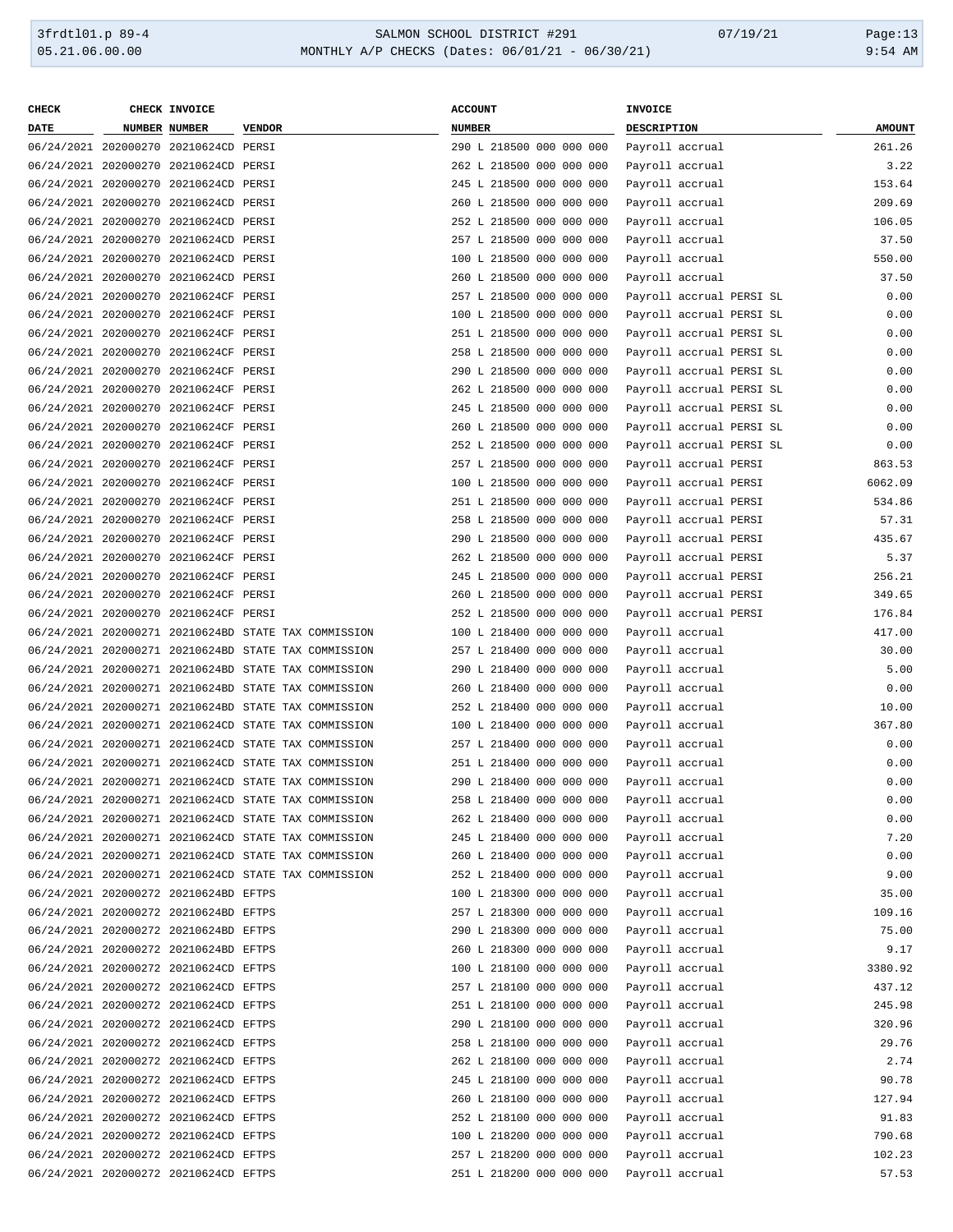| <b>CHECK</b>                  | CHECK INVOICE                         |                                                      | <b>ACCOUNT</b>                                       | INVOICE                            |               |
|-------------------------------|---------------------------------------|------------------------------------------------------|------------------------------------------------------|------------------------------------|---------------|
| <b>DATE</b>                   | NUMBER NUMBER                         | <b>VENDOR</b>                                        | <b>NUMBER</b>                                        | DESCRIPTION                        | <b>AMOUNT</b> |
|                               | 06/24/2021 202000272 20210624CD EFTPS |                                                      | 290 L 218200 000 000 000                             | Payroll accrual                    | 75.07         |
|                               | 06/24/2021 202000272 20210624CD EFTPS |                                                      | 258 L 218200 000 000 000                             | Payroll accrual                    | 6.96          |
|                               | 06/24/2021 202000272 20210624CD EFTPS |                                                      | 262 L 218200 000 000 000                             | Payroll accrual                    | 0.64          |
|                               | 06/24/2021 202000272 20210624CD EFTPS |                                                      | 245 L 218200 000 000 000                             | Payroll accrual                    | 21.23         |
|                               | 06/24/2021 202000272 20210624CD EFTPS |                                                      | 260 L 218200 000 000 000                             | Payroll accrual                    | 29.92         |
|                               | 06/24/2021 202000272 20210624CD EFTPS |                                                      | 252 L 218200 000 000 000                             | Payroll accrual                    | 21.48         |
|                               | 06/24/2021 202000272 20210624CF EFTPS |                                                      | 100 L 218100 000 000 000                             | Payroll accrual                    | 3380.92       |
|                               | 06/24/2021 202000272 20210624CF EFTPS |                                                      | 257 L 218100 000 000 000                             | Payroll accrual                    | 437.12        |
|                               | 06/24/2021 202000272 20210624CF EFTPS |                                                      | 251 L 218100 000 000 000                             | Payroll accrual                    | 245.98        |
|                               | 06/24/2021 202000272 20210624CF EFTPS |                                                      | 290 L 218100 000 000 000                             | Payroll accrual                    | 320.96        |
|                               | 06/24/2021 202000272 20210624CF EFTPS |                                                      | 258 L 218100 000 000 000                             | Payroll accrual                    | 29.76         |
|                               | 06/24/2021 202000272 20210624CF EFTPS |                                                      | 262 L 218100 000 000 000                             | Payroll accrual                    | 2.74          |
|                               | 06/24/2021 202000272 20210624CF EFTPS |                                                      | 245 L 218100 000 000 000                             | Payroll accrual                    | 90.78         |
|                               | 06/24/2021 202000272 20210624CF EFTPS |                                                      | 260 L 218100 000 000 000                             | Payroll accrual                    | 127.94        |
|                               | 06/24/2021 202000272 20210624CF EFTPS |                                                      | 252 L 218100 000 000 000                             | Payroll accrual                    | 91.83         |
|                               | 06/24/2021 202000272 20210624CF EFTPS |                                                      | 100 L 218200 000 000 000                             | Payroll accrual                    | 790.68        |
|                               | 06/24/2021 202000272 20210624CF EFTPS |                                                      | 257 L 218200 000 000 000                             | Payroll accrual                    | 102.23        |
|                               | 06/24/2021 202000272 20210624CF EFTPS |                                                      | 251 L 218200 000 000 000                             | Payroll accrual                    | 57.53         |
|                               | 06/24/2021 202000272 20210624CF EFTPS |                                                      | 290 L 218200 000 000 000                             | Payroll accrual                    | 75.07         |
|                               | 06/24/2021 202000272 20210624CF EFTPS |                                                      | 258 L 218200 000 000 000                             | Payroll accrual                    | 6.96          |
|                               | 06/24/2021 202000272 20210624CF EFTPS |                                                      | 262 L 218200 000 000 000                             | Payroll accrual                    | 0.64          |
|                               | 06/24/2021 202000272 20210624CF EFTPS |                                                      | 245 L 218200 000 000 000                             | Payroll accrual                    | 21.23         |
|                               | 06/24/2021 202000272 20210624CF EFTPS |                                                      | 260 L 218200 000 000 000                             | Payroll accrual                    | 29.92         |
|                               | 06/24/2021 202000272 20210624CF EFTPS |                                                      | 252 L 218200 000 000 000                             | Payroll accrual                    | 21.48         |
| 06/23/2021 202000273 72113504 |                                       | WRIGHT EXPRESS FSC                                   | 100 E 531000 380 401 000                             | Fleet Fuel                         | 470.76        |
| 06/23/2021 202000273 72113504 |                                       | WRIGHT EXPRESS FSC                                   | 100 E 683000 420 000 000                             | Fleet Fuel                         | 31.90         |
|                               |                                       | 06/24/2021 202000274 20210624DD STATE TAX COMMISSION | 100 L 218400 000 000 000                             | Payroll accrual                    | 0.00          |
|                               | 06/24/2021 202000275 20210624DD EFTPS |                                                      | 100 L 218100 000 000 000                             | Payroll accrual                    | 314.21        |
|                               | 06/24/2021 202000275 20210624DD EFTPS |                                                      | 100 L 218300 000 000 000                             | Payroll accrual                    | 30.34         |
|                               | 06/24/2021 202000275 20210624DD EFTPS |                                                      | 100 L 218200 000 000 000                             | Payroll accrual                    | 73.52         |
|                               | 06/24/2021 202000275 20210624DF EFTPS |                                                      | 100 L 218100 000 000 000                             | Payroll accrual                    | 314.21        |
|                               | 06/24/2021 202000275 20210624DF EFTPS |                                                      | 100 L 218200 000 000 000                             | Payroll accrual                    | 73.52         |
|                               | 06/24/2021 202000276 20210624CD EFTPS |                                                      | 100 L 218300 000 000 000                             | Payroll accrual                    | 2153.98       |
|                               | 06/24/2021 202000276 20210624CD EFTPS |                                                      | 257 L 218300 000 000 000                             |                                    | 71.13         |
|                               | 06/24/2021 202000276 20210624CD EFTPS |                                                      | 251 L 218300 000 000 000                             | Payroll accrual<br>Payroll accrual | 114.20        |
|                               | 06/24/2021 202000276 20210624CD EFTPS |                                                      |                                                      |                                    | 78.26         |
|                               |                                       |                                                      | 290 L 218300 000 000 000<br>258 L 218300 000 000 000 | Payroll accrual                    |               |
|                               | 06/24/2021 202000276 20210624CD EFTPS |                                                      | 262 L 218300 000 000 000                             | Payroll accrual                    | 0.00          |
|                               | 06/24/2021 202000276 20210624CD EFTPS |                                                      |                                                      | Payroll accrual                    | 1.39          |
|                               | 06/24/2021 202000276 20210624CD EFTPS |                                                      | 245 L 218300 000 000 000                             | Payroll accrual                    | 78.01         |
|                               | 06/24/2021 202000276 20210624CD EFTPS |                                                      | 260 L 218300 000 000 000                             | Payroll accrual                    | 51.37         |
|                               | 06/24/2021 202000276 20210624CD EFTPS |                                                      | 252 L 218300 000 000 000                             | Payroll accrual                    | 108.92        |
|                               | 06/24/2021 202000277 20210624AF PERSI |                                                      | 100 L 218500 000 000 000                             | Payroll accrual                    | 0.00          |
|                               | 06/24/2021 202000277 20210624AF PERSI |                                                      | 251 L 218500 000 000 000                             | Payroll accrual                    | 0.00          |
|                               | 06/24/2021 202000277 20210624AF PERSI |                                                      | 231 L 218500 000 000 000                             | Payroll accrual                    | 0.00          |
|                               | 06/24/2021 202000278 20210624AD EFTPS |                                                      | 100 L 218100 000 000 000                             | Payroll accrual                    | 3702.23       |
|                               | 06/24/2021 202000279 20210624AD EFTPS |                                                      | 100 L 218300 000 000 000                             | Payroll accrual                    | 630.00        |
|                               | 06/24/2021 202000280 20210624AD EFTPS |                                                      | 100 L 218300 000 000 000                             | Payroll accrual                    | 274.87        |
|                               | 06/24/2021 202000281 20210624DD PERSI |                                                      | 245 L 218500 000 000 000                             | Payroll accrual                    | 164.68        |
|                               | 06/24/2021 202000281 20210624DF PERSI |                                                      | 245 L 218500 000 000 000                             | Payroll accrual PERSI SL           | 0.00          |
|                               | 06/24/2021 202000281 20210624DF PERSI |                                                      | 245 L 218500 000 000 000                             | Payroll accrual PERSI              | 274.62        |
|                               |                                       | 06/24/2021 202000282 20210624ED STATE TAX COMMISSION | 245 L 218400 000 000 000                             | Payroll accrual                    | 0.00          |
|                               | 06/24/2021 202000283 20210624ED EFTPS |                                                      | 245 L 218100 000 000 000                             | Payroll accrual                    | 142.60        |
|                               | 06/24/2021 202000283 20210624ED EFTPS |                                                      | 245 L 218300 000 000 000                             | Payroll accrual                    | 0.00          |
|                               | 06/24/2021 202000283 20210624ED EFTPS |                                                      | 245 L 218200 000 000 000                             | Payroll accrual                    | 33.35         |
|                               | 06/24/2021 202000283 20210624EF EFTPS |                                                      | 245 L 218100 000 000 000                             | Payroll accrual                    | 142.60        |
|                               | 06/24/2021 202000283 20210624EF EFTPS |                                                      | 245 L 218200 000 000 000                             | Payroll accrual                    | 33.35         |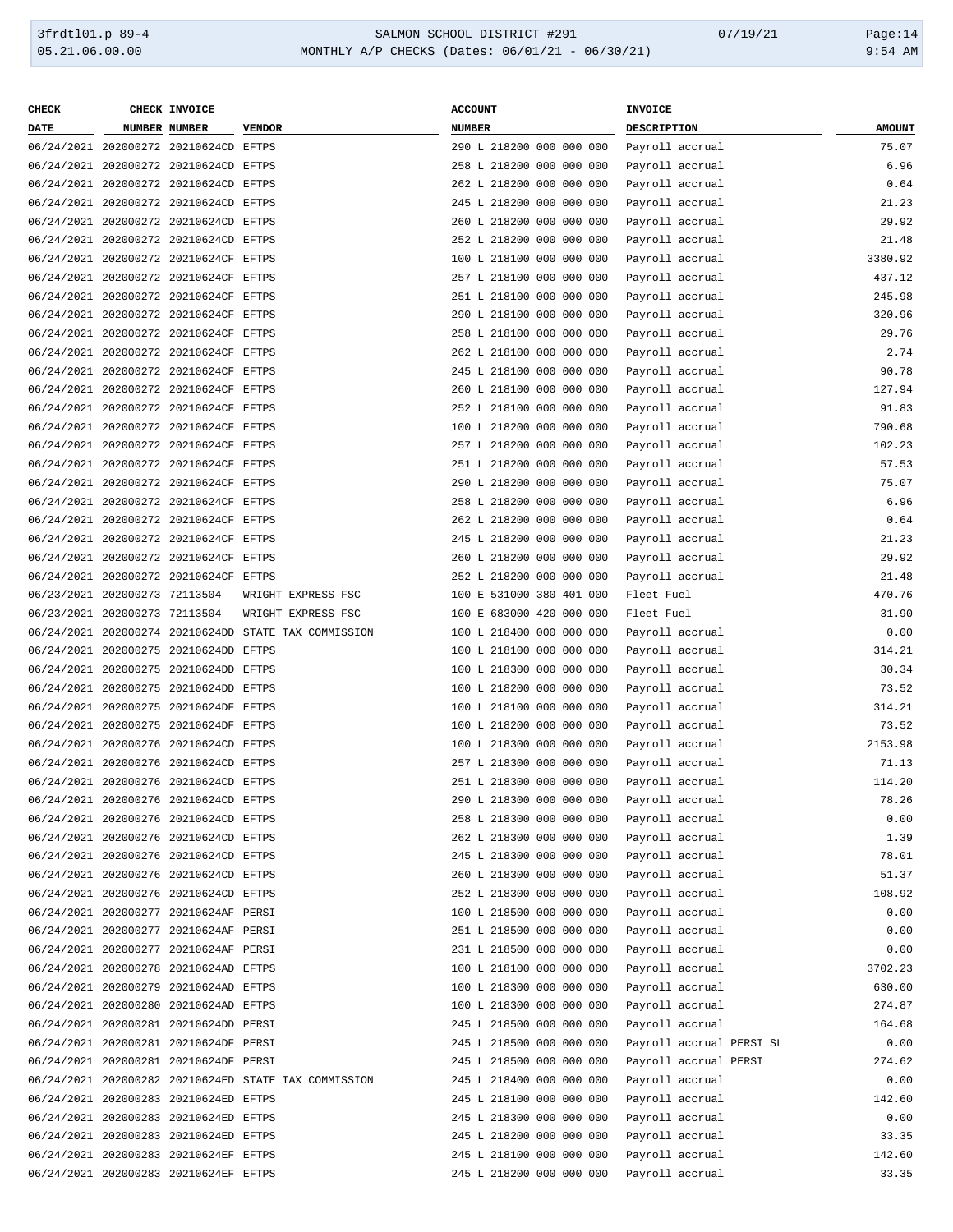3frdtl01.p 89-4 SALMON SCHOOL DISTRICT #291 07/19/21 Page:15 MONTHLY A/P CHECKS (Dates: 06/01/21 - 06/30/21)

| <b>CHECK</b>                | CHECK INVOICE                         |                                                      | <b>ACCOUNT</b>           | <b>INVOICE</b>     |               |
|-----------------------------|---------------------------------------|------------------------------------------------------|--------------------------|--------------------|---------------|
| DATE                        | NUMBER NUMBER                         | <b>VENDOR</b>                                        | <b>NUMBER</b>            | <b>DESCRIPTION</b> | <b>AMOUNT</b> |
|                             |                                       | 06/24/2021 202000284 20210624FD STATE TAX COMMISSION | 100 L 218400 000 000 000 | Payroll accrual    | 0.00          |
|                             | 06/24/2021 202000285 20210624FD EFTPS |                                                      | 100 L 218100 000 000 000 | Payroll accrual    | 3.66          |
|                             | 06/24/2021 202000285 20210624FD EFTPS |                                                      | 100 L 218300 000 000 000 | Payroll accrual    | 0.00          |
|                             | 06/24/2021 202000285 20210624FD EFTPS |                                                      | 100 L 218200 000 000 000 | Payroll accrual    | 0.86          |
|                             | 06/24/2021 202000285 20210624FF EFTPS |                                                      | 100 L 218100 000 000 000 | Payroll accrual    | 3.66          |
|                             | 06/24/2021 202000285 20210624FF EFTPS |                                                      | 100 L 218200 000 000 000 | Payroll accrual    | 0.86          |
| 06/30/2021 202000286 063021 |                                       | STATE TAX COMMISSION                                 | 100 L 223100 000 000 000 | June 21 Sales Tax  | 159.97        |
| 06/30/2021 202000286 063021 |                                       | STATE TAX COMMISSION                                 | 100 E 531000 300 401 000 | June 21 Sales Tax  | 23.77         |
| 06/30/2021 202000286 063021 |                                       | STATE TAX COMMISSION                                 | 290 E 710000 390 000 000 | June 21 Sales Tax  | 0.06          |
| 06/30/2021 202000287 063021 |                                       | FLORES & ASSOCIATES                                  | 100 E 632000 310 001 000 | COBRA Blanket PO   | 50.00         |
| 06/30/2021 202000288 063021 |                                       | PERSI                                                | 100 L 218500 000 000 000 | PERSI ADJ          | 0.05          |
| 06/30/2021 202000289 063021 |                                       | SEA                                                  | 100 L 218906 000 000 000 | <b>DUES</b>        | 107.50        |

Totals for checks 755245.89